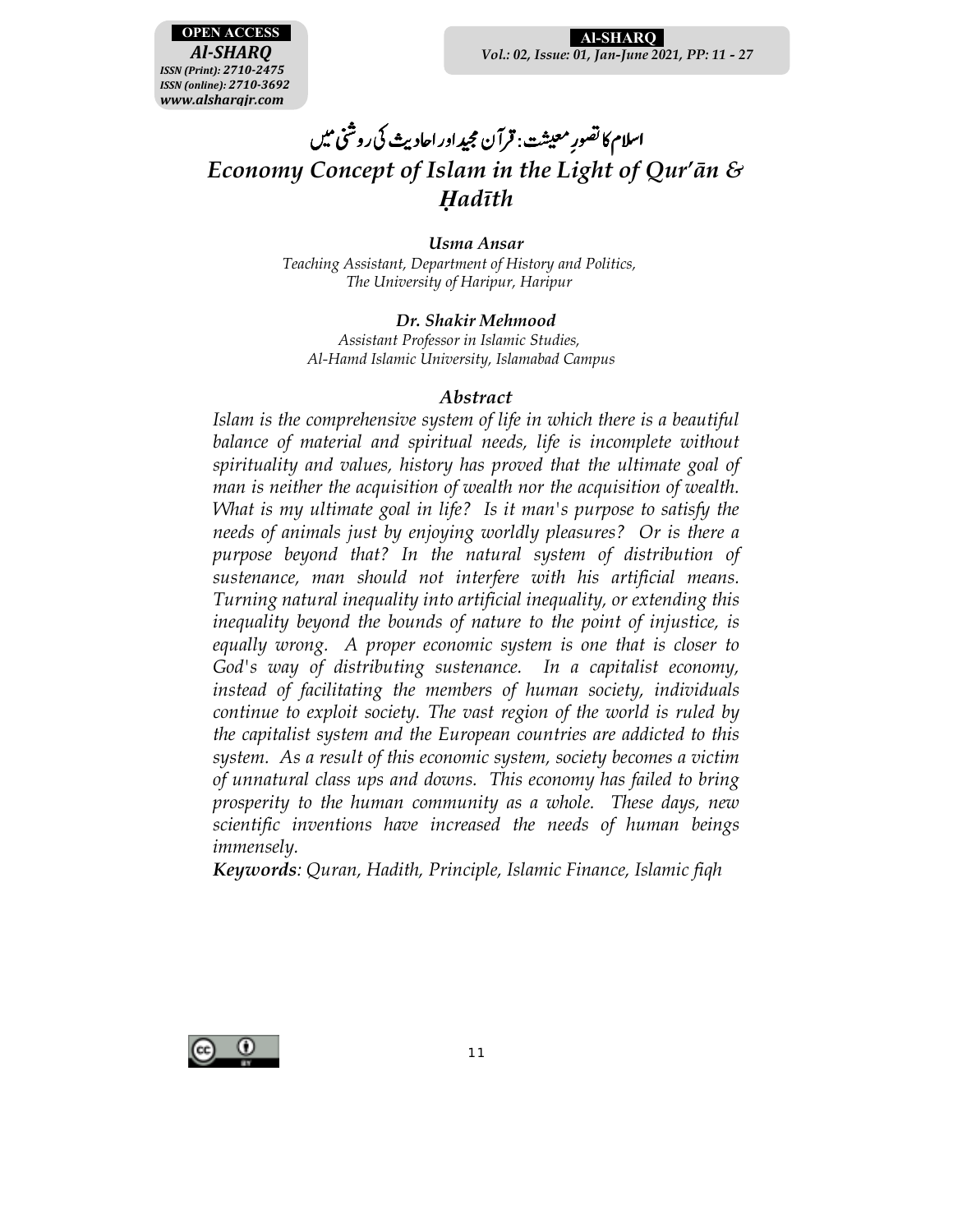## موضوع تتحقيق كاتعارف :

اسلام ہی وہ جامع نظام حیات ہے، جس میں مادی وروحانی ضروریات کا حسین توازن پایا جاتا ہے، روحانیت واقدار کے بغیر زند گی اُد ہوری ہے، تاریخ نے ثابت کر دیا کہ انسان کی اخری منز ل نہ تو حصول دولت ہےاور نہ ہی حصول دولت میں اس قدر انہاک کہ انسان خو د کو بھی بھول جائے کہ میر ااخر مقصدِ حیات کیا ہے ؟ کیا محض د نیاوی لذائذ سے لطف اندوز ہو کر حیوانیت کے تقاضوں کو پورا کرنا،انسان کا مقصد ہے؟ پااس مقصد سے برتر بھی کوئی مقصد ہے؟ اس بحث میں مدف ماسلامی معاشی فلسفہ کا بیان ہے تاہم مناسب ہے کہ مر وجہ نظامہائے معاش کا تعارف ہو تاکہ اسلامی نظام عدل کے بارے میں لکھاجا یحے۔

تقتیم رزق کے فطری نظام میں انسان کو ابنی مصنوعی تدبیر وں سے دخل انداز نہ ہو نا ح<u>ایبے</u>۔ فطری نا مساوات کو مصنوعی مساوات میں تبدیل کرنا، بااس نامساوات کو فطرت کی حدود سے بڑھا کر بےانصافی کی حد تک پہنچادینا، دونوں ہی بچیاں غلط ہیں۔ایک صحیح معاشی نظام وہی ہے جو خداکے مقرر کیے ہوئے طریق تقسیم رزق سے قریب تر ہو۔

اس فقرے میں قانون فطرت کے جس قاعدے کی طرف رہنمائی کی گئی تھی|س کی وجہ سے مدینے کے اصلاحی پر و گرام میں بیہ تنخیل سرے سے کوئی راہ نہ یا سکا کہ رزق اور وسائل رزق میں تفاوت اور تفاضُل بجائے خود کوئی برائی ہے جسے مٹانااور ایک بے طبقات سوسائٹی پہدا کرنا کسی درجے میں بھی مطلوب ہو۔اس کے بر عکس مدینہ طیبہ میں انسانی تہرن کو صالح بنیادوں پر قائم کرنے کے لیے جو راہ عمل اختیار کی گئی وہ یہ تھی کہ فطرت اللہ نے انسانوں کے در میان جوفرق رکھے ہیں ان کواصل فطری حالت پر بر قرار رکھاجائےاور اوپر کی دی ہو ئی ہدایات کے مطابق سوسا ئٹی کے اخلاق واطوار اور قوانین عمل کی اس طرح اصلاح کر د کی جائے کہ معاش کافرق و تفاوت کسی ظلم وبے انصافی کا موجب بننے کے بجائے ااُن بے شار اخلاقی ، ر وحانی اور تمہ نی فوائد وبر کات کاذریعہ بن جائے جن کی خاطر ہی دراصل خالق کا ئنات نے اپنے بند وں کے در میان بہ فرق و تفاوت رکھا ہے <sup>1</sup>۔

سر مایہ دارانہ نظام معیشت جو حقیقی معنوں میں آزاد معیشت ہے،کااخری نتیجہ آزاد سوسائٹی کا قیام ہے۔ جس میں انسان کی سوچ مادہ و معدہ سے اگے تجاوز ہی نہیں کریا تی ۔سر ماہہ دارانہ معیشت میں انسانی سوسا ئٹی کے افراد کو سہولت پہنچانے کی بحائے افراد معاشر ہے استحصال کا جذبہ کار فرمار ہتا ہے۔ یہی وجہ ہے کہ اس نظام معیشت میں اسلامی نظام حلال وحرام کے منضبط نظام سے قطع نظر سود جیسی عقلی طور پر فتیج عصر کو تجارتی عمل کا حصہ قرار دیا گیا۔اس نظام میں سرمایہ ہی ہر کچھ سمجھا جاتا ہے، اخلاقیات ،اقدار ،انسان د وستی کی روح سے عار کی از ر دیا دِ د ولت انسان کی اثر کی منز ل مقصود سمجھا جاتا ہے۔

د نیاکے وسیع خطے پر سرمایہ درانہ نظام کا راج ہے اور پور پی ممالک اس نظام کے متوالے ہیں۔ اس نظام معیشت کے نتیجہ میں معاشر ہ غیر فطری طبقاتی اونچ نتیج کا شکار ہو جاتا ہے، جمہوری ساست اس کے حلومیں پر وان چڑ ھتا ہے، یہاں تک کہ سرماسر کی اساس پر حکمرانی کے منصب تکۓ رسائی حاصل کی حاتی ہےاور ساج کے حقوق وفرائض کے نام سے استحصال کاانو کھاراستہ اختیار کر لیاجاتا ہے، یہ معیشت مجموعی سطح پر انسانی اجتماع کو خوشحالی دینے میں ناکام ر ہا۔ائے دن نت نئے سائنسی ایجادات نے انسانی ضر وریات و جاجات میں بے تجابثنااضافیہ کردیا،ان اشیاء کو بھی انسانی زندگی کا نا گزبر حصہ قرار دیا گیا، جو واقعی طور پرانسان کواس کی ضرورت ہی نہیں تھی، یوں انسان لامحدود ضروریات کی پیچیل میں زندگی کے فیمتی لمحات گنواتا ہے،ضروریات،حاجات سے اگئے انسان لا محدود تحسینیات کی پھیل میں منھمکٹ ہو جاتا ہے۔ قرآن مجید نے اس حقیت کو نہایت خوبصورت پیرائے میں تعبير كباہے۔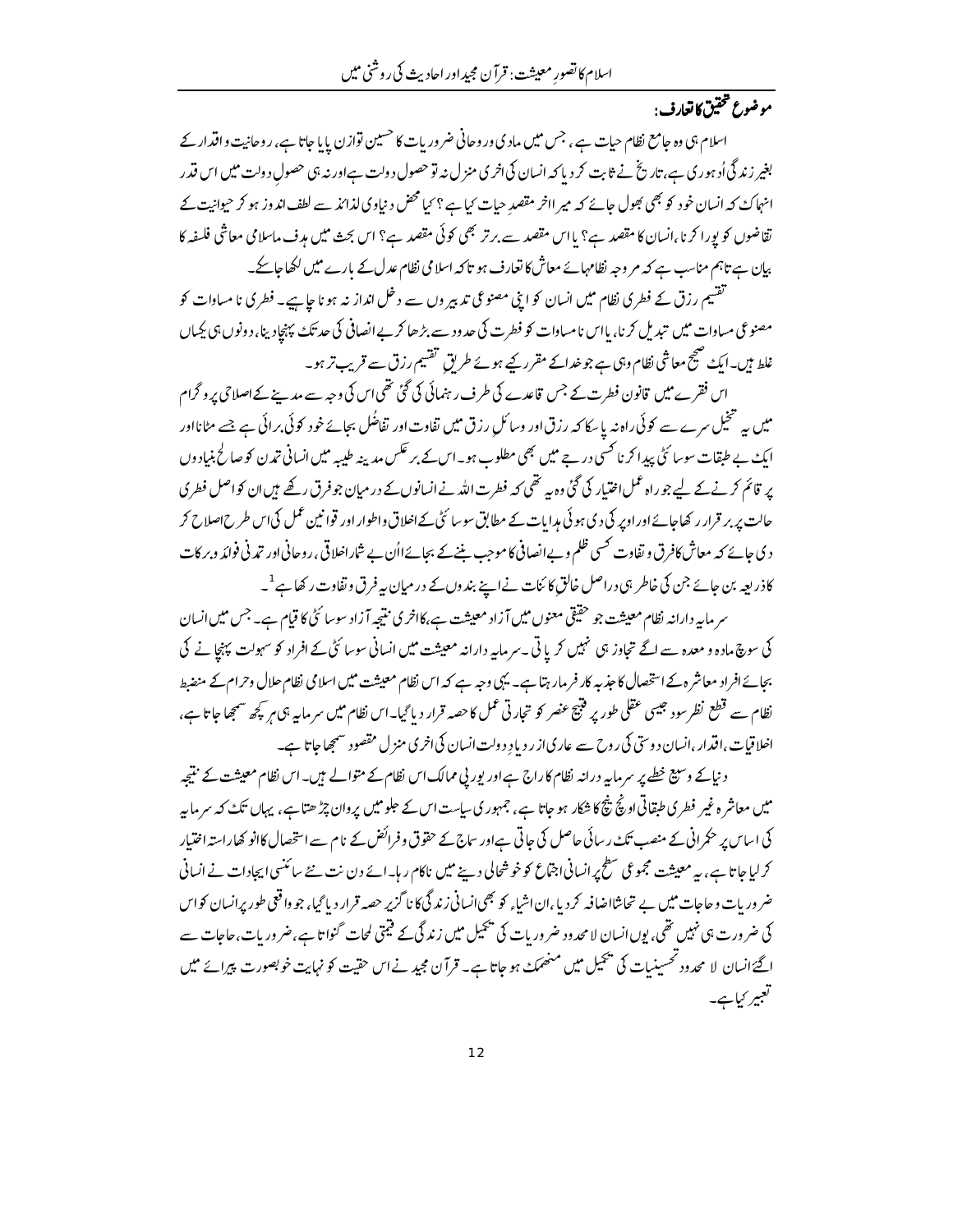موضوع تحقیق کے بنیادی سوالات ا۔ کیا متقدمین و متاخرین فقہاء مفسرین کے معاشی مسائل سے متعلق اخذ کرہ نیائج کو بعض اختلاف کے باوجو دعصر حاضر میں قابل عمل سمجھاجاسکتاہے؟ ۲۔ قرآنی تعلیمات کی روشنی میں معیشت سے متعلق مسائل کاحل <sup>کس</sup> طرح ممکن ہے؟ تخقيقي مقاله سے متعلق سابقہ وموجودہ تحقيقات كاجائزہ

ا۔انٹر نیشنل اسلامک بو نیورسٹی اسلام آباد میں تبیان القرآن کے منہجی مطالعہ پر کام کیاگیا ہے جبکہ مقالہ نگار کے اس منتخب موضوع پر کام نہیں ہوا۔

۲۔البتہ جدید معاشی مسائل پر مخلف فمآوی جات اور کت فقہ میں بحث کی گئی ہے جیسے مفتی تقی عثانی نے جدید معاشی مسائل پر کام <sup>ہ</sup>یا ہے اسی طرح اسلام کے اقتصاد کی نظام مولا نا حفظ الرحمان سیوہار ویؒ کی *کت*اب ہے۔انڈین فقہی اکیڈ می کی طرف سے جدید فقہی مسائل اور فقہی مقالات کے حوالے سے کام کیا گیاہے۔

س البتہ مقالہ <sup>2</sup>گار کے موضوع وہ خاص حبد یدِ معاشی مسائل کا معارف القرآن، تفہیم القرآن ، تبیان القرآن اور روح القرآن کے ساتھ ثقابلی مطالعہ ہے۔

### معيشت كالغوى مفهوم

معایش : بیر معیشت کے جمع ہے۔ جن چیز وں سے زندگی بسر کی جاتی ہے۔ مثلاً کھانے پینے کی چیزیں۔ان کو معیشت کہتے ہیں۔علامہ طاہر پٹنی متوفی 986ھ نے لکھاہے کہ جو چڑیں حیات کاآلہ ہیں، مثلاً زر عی پیداوار اور دودھ دینے والے جانوروں کے تھن ان کو معیشت کہتے ہیں۔<sup>2</sup>اس سے پہلی آیات میں اللہ تعالیٰ نے انبیا<sub>ء</sub> (علیہم السلام) کی دعوت کو قبول کرنے اور ان کی اطاعت اور انتاع کا حکم دیا تھا۔اس کے بعد ان کی پیروی نہ کرنے پر ان کو د نیاکے عذاب سے ڈرایا۔اور ہم نے کتنی ہی بستیوں کو ہلاک کردیا۔ان پر ہماراعذاب اجانک رات کے وقت آیا یا جس وقت وہ دو پہر کو سو رہے تے <sup>3</sup> پھران کوآ خرت کے عذاب اور مواخذہ سے ڈرایا پس ہم ان لو گوں سے ضرور باز پرس کریں گے جن کی طرف رسول ب<u>ھی</u>جے گئے تھے<sup>4</sup> پھر فرمایا : پس جن ( کی نیکیوں) کے پلڑے بھاری ہوئے تو وہی کامیاب ہیں۔اور جن کی نیکیوں کے پلڑے ملکے ہوئے تو وہی اپنی جانوں کو نقصان میں ڈالنے والے ہیں <sup>5</sup>اس آیت میں اللہ تعالیٰ نے بند وں پراپنی نعمتوں کو باد دلایا ہےاور انہیں اللہ تعالیٰ کاشکرادا کرے کی ترغیب دی ہے تاکہ وہ اپنے اوپر اللہ تعالیٰ کی نعمتوں کو یاد کرکے اس کااحسان مانیں اور اللہ تعالیٰ کے رسولوں کی دعوت اور ان کے پیغام کو قبول کریںاور ان کی اطاعت اور انتاع کریں کیونکہ نعمتوں کی کثرت زیادہ اطاعت کو واجب کرتی ہے۔ تفسیر مظہر ی میں لکھاہے :

معایش مُعِینَتُہؓ کی جمع ہے لیمنی زند گی بسر کرنے کے اسیاب کھیتی باڑی مولیثی کھانے بننے کاسامان 'تجارت اور کمائی کے يىشے وغير ہ۔

تفسير قرطبّي ميں لکھاہے :

معایش معشۃ کی جمع ہے، یعنی کھانے بنے میں سے وہ چزیں جن کے لیے کو حشن کی حاتی ہےاور جن کے ساتھ زند گی قائم ہوتی ہے۔ کہاجاتا ہے : "عاش یعیش عیشا ومعاشا ومعیشا ومعیشة وعیشة"۔ا*در زجاج نے کہا*ہے : معیثة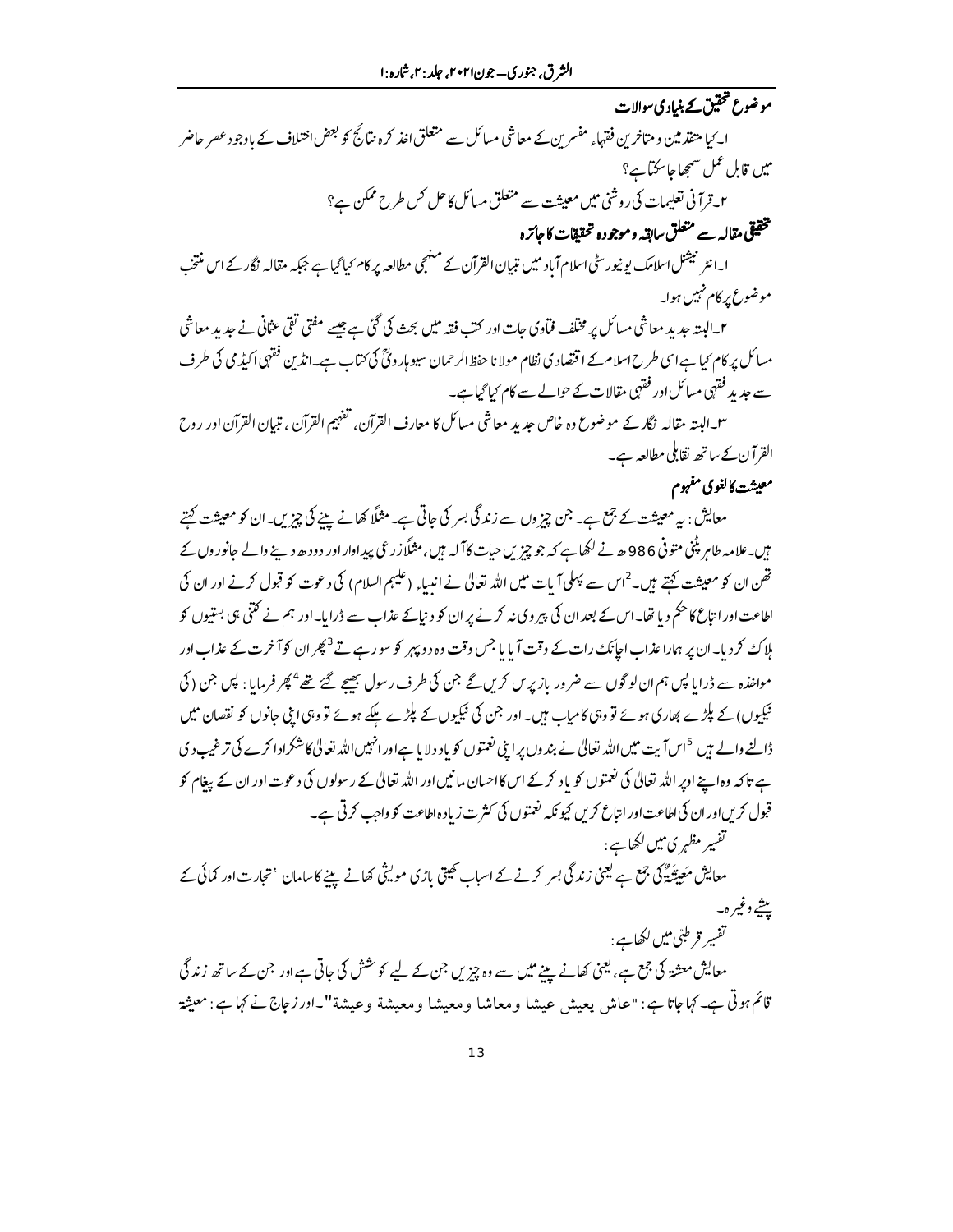اسلام کاتصور معیشت: قرآن مجید اور احادیث کی روشنی میں

سے مراد وہ سب زند گی ہے جس کے ساتھ زند گی متصل ہوتی ہے۔ا<sup>حفوش</sup> اور کثیر نحویوں کے نز دیک<sup>ے</sup> معیثیۃ مفعلة کے وزن پر ہے ( کیجی مصدر میمی ) یہ اور اعراج نے معائش ہمز ہ کے ساتھ پڑھا ہے۔ اور اسی طرح خارجہ ابن مصعف نے نافع سے روایت کیا ہے۔ نجاس نے کہاہے : ہمز ہ غلطی ہے جائز نہیں ہے، کیونکہ واحد معیشۃ ہےاور اس کی اصل معیشۃ ہے، پھر الف وصل کااضافير <sup>م</sup>با<sup>ی</sup>جا ہے اور یہ اور یاد ونوں سا<sup>ک</sup>ن ہیں، پس حرکت دینا ضر وری ہے، کیونکہ حذف کا کوئی راستہ نہیں۔اور الف کو حرکت نہیں دی جاسکتی پس یا کو وہ حرکت دی گئی جو اس کے لیے واحد میں ثابت ہے اور واو میں اس کی مثال منارۃ ومن اور اور مقام ومقاوم ہے، جیپاکہ شاعرنے بھی کہاہے :

> واني لقوائم مقاوم لم يكن جرير ولا مولى جرير يقومها

اور اسی طرح مصیبۃ مصاوب ہے۔ بیہ جیس اور عمدہ ہےاور لغت شاذہ مصائب ہے۔انخفش نے کہاہے : بلاشبہ مصائب جائز ہے، کیونکہ اسکاواحد معتمل ہے ( یعنی اس میں حرف علت موجود ہے)۔

ز جاج نے کہا ہے : یہ خطا ہے، کیونکہ اس طرح ان پر مقائم کہنا لازم آ ئے گا،البتہ پہ قول ہے کہ یہ وسادة اور اسادة کي مثل ہے۔اور بہ بھی کہا گیا ہے : معایش میں ہمزہ جائز نہیں، کیونکہ معیشۃ مفعلۃکے وزن پر ہے،اس میں یااصلیہ ہےاور ہمزہ تب ہو تا ہے جب بازائدہ ہو جیسے مدینۃ ومدائن اور صحیفۃ وصحا ئف اور کریمۃ و کرائم اور وظیفۃ ووظا ئف اور ان کے مشابہ الفاظ میں ہے۔

مفردات القرآن میں لکھاہے : "العَيْشُ : الحياة المختصَّة بالحيوان، وهو أخصَّ من الحياة، لأنَّ الحياة تقال في الحيوان، وفي الباري تعالىٰ، وفي الملك، ويشتقُّ منه المَعِيشَةُ لما يُتَعَيَّشُ منه"

"ع ی ش : العبیش خاص کر اس زند گی کو کہتے ہیں جو حیوان میں پائی جاتی ہے اور یہ لفظ الحیاة سے اص ہے کیونکہ الحیاة كا لفظ حیوان باری تعالیٰ اور ملا ئکہ سب کے متعلق استعمال ہو تا ہے ۔اور العیش سے لفظ المعیشۃ ہے جس کے معنی ہیں سامان زیست کھانے بینے کی وہ تمام چزیں جن زند گی بسر کی جاتی ہے۔"

اسلامی معیشت اور قرآن حکیم :

ذیل میں معیشت کے حوالے سے چند آئیتیں ملاحظہ فرمایٹس۔ "وَلَقَدْ مَكَّنَّكُمْ فِي الْأَرْضِ وَجَعَلْنَا لَكُمْ فِيْهَا مَعَايشَ قَلِيْلًا مَّا تَشْكُرُوْنَ" "اور البتہ تحقیق ہم نے قدرت دی تم کو زمین میں اور بنائی ہم نے تمہارے لیے زمین میں روزی بہت کم تم شکر بیہ ادا کرتے ہو۔"

اور بیٹک ہم نے تم کو زمین پر رہنے کی جگہ دی،اور ہم نے تمہارے لئے اس (زمین) میں سامان زند گی پیدا کیا (جس کا مقتضیٰ سے تھا کہ تم اس کے شکریہ میں فرمانبر دار واطاعت شعار ہوتے، لیکن) تم لوگۓ بہت ہی کم شکر کرتے ہو (مراد اس سے اطاعت ہےاور کم اس لئے فرمایا کہ تھوڑا بہت نیکِ کام توا کثر لوگٹ کر ہی لیتے ہیں، لیکن بوجہ ایمان نے ہونے کے وہ قابل اعتبار نہیں<br>تھیل ا۔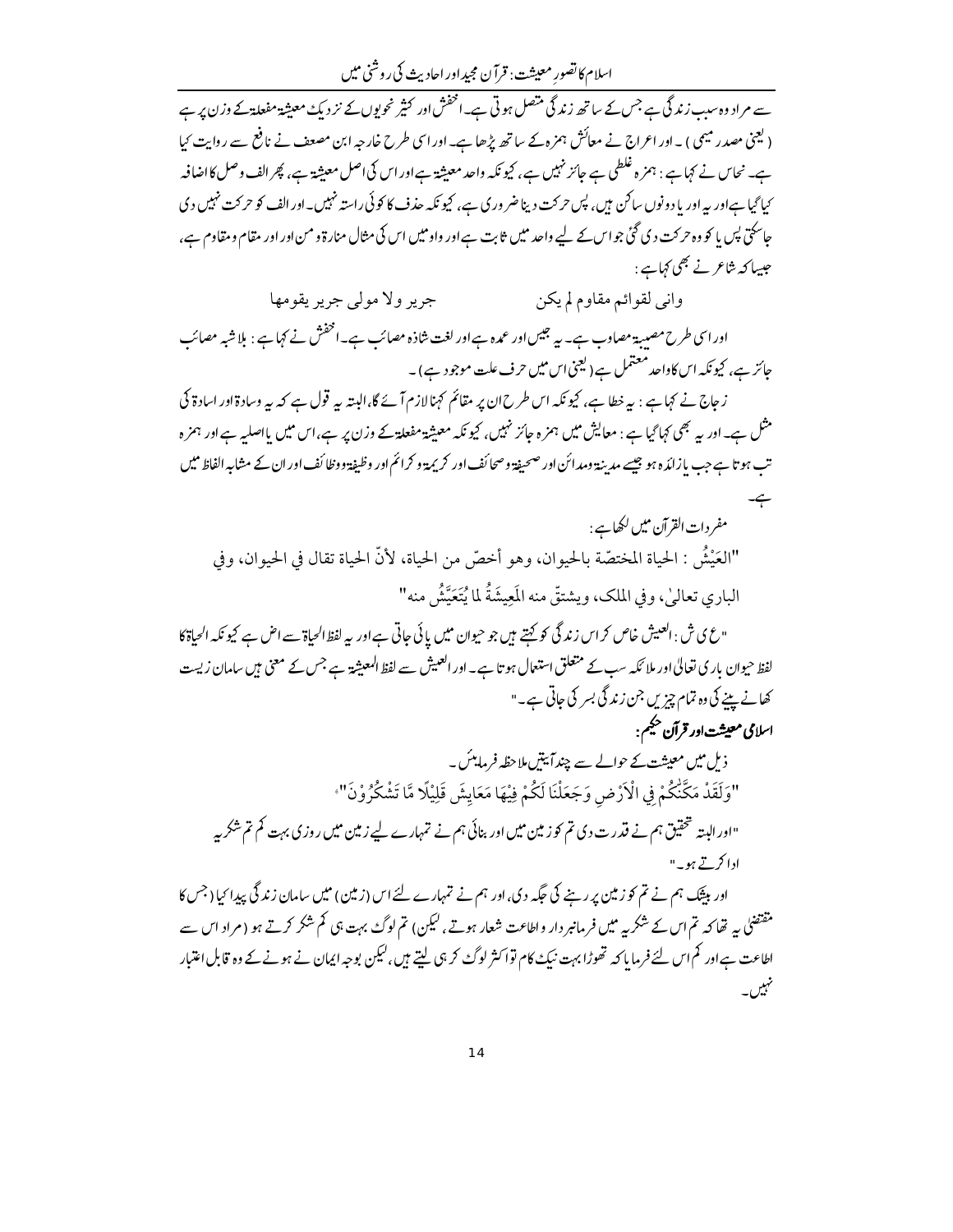"وَمَنْ اَعْرَضَ عَنْ ذِكْرِيْ فَإِنَّ لَه مَعِيْشَةً ضَنْكًا وَّنَحْشُرُه يَوْمَ الْقِيٰمَةِ اَعْمٰى" "اور جس نے منہ پھیرا میری یاد سے تواس کو ملنی ہے گزران میگی کی اور لائنیں گے ہم اس کو دن قیامت کے اند ھا۔"

"وَمَنْ أَعْرَضَ عَنْ فِرْحْدِيْ"، يہاں ذكر سے مراد قرآن بھى ہوسكتا ہےاور رسول الله (صلى الله عليه وآله وسلم) كي .<br>ذات مبارک بھی حبیبا کہ دوسر کیآ پات میں ذ کراًر سولاً آ با ہے دونوں کاحاصل <sub>سے</sub> ہے کہ جو شخص قرآن سے پارسول سے اعراض کرے یعنی قرآن کی تلاوت اور اس کے احکام پر عمل سے پارسول اللہ (صلی اللہ علیہ وآلہ وسلم) کی اطاعت سے اعراض کرے اس كانجام ہر ہے كہ "فَإِنَّ لَه مَعِيشَةً ضَنْكًا وَّنَحْشُرُه يَوْمَ الْقِيٰهَةِ اَعْدٰ بِي"لِيمْحاس كي معيشت تنگ ہو گیاور قيامت ميں اس

کواند ھا کرکے اٹھایا جائے گا۔ پہلا عذاب دیناہی میں اس کو مل جائے گااور د وسر الیعنی اند ھاہونے کاعذاب قیامت میں ہو گا۔ کافراور بدکار کی زند گی د نبامیں تلخ اور تنگ ہونے کی حقیقت :

سوال ہو تا ہے کہ د نیامیں معیشت کی ننگی تو کفار و فجار کے لئے مخصوص نہیں، مؤمنین صالحین کو بھی پیش آ تی ہے بلکہ انیبا<sub>ء</sub> (علیہم السلام) کو سب سے زیادہ شدائد و مصائب اس د نیا کی زند گی میں اٹھانے پڑتے ہیں۔ صجیح بخاری اور تمام کتب حدیث میں روایت سعد وغیر ہ ہیے حدیث منقول ہے کہ رسول اللہ (صلی اللہ علیہ وآلہ وسلم) نے فرمایا کہ دنیا کی بلائیں اور مصیبتیں س سے زیادہ انبیاء پر سخت ہو تی ہیں ان کے بعد جو جس در حہ کا صالح اور ولی ہےاسی کی مناسبت سے اس کو یہ تکلیفیں پہنچتی ہیں۔اس کے پالقابل عموماً کفار و فجار کو خوشحال اور عیش و عشرت میں دیکھا جاتا ہے تو پھر پہ ارشاد قرآنی کہ ان کی معیشت ننگ ہو گی آخرت کے لئے تو ہو سکتا ہے دیامیں خلاف مشاہدہ معلوم ہو تا ہے۔

اس کا صاف بے غبار جواب تو پہ ہے کہ یہاں دنیاکے عذاب سے قبر کا عذاب مراد ہے کہ قبر میں ان کی معیشت ننگ کر دی جاوے گی۔خود قبر جوان کامسکن ہوگاوہان کواپیاد پائےگا کہ ان کی پسلیاں ٹوٹنے لگیں گی عبیبا کہ بعض اجادیث میں اس کی تصر تے ہےاور مند بزار میں بسند جید حضرت ابوم پرہ سے بیہ حدیث منقول ہے کہ رسول اللہ (صلى اللہ علیہ وآلہ وسلم) نے خود اسآ بت کے لفظ مَعِینَتُہ تَضُنگاً کی تفسیر سے فرمائی ہے کہ اس سے مراد قبر کاعالم ہے۔

حضرت سعید بن جبیر نے میگی معیشت کا بہ مطلب بھی بیان کیا ہے کہ ان سے قناعت کا وصف سلب کرلیا جاوے گااور حرص د نیا بڑھادی جاوے گی ( مظہر ی) جس کا نتیجہ سے ہوگا کہ اس کے پاس کتنا ہی مال و دولت جمع ہو جائے کبھی قلبی سکون اس کو نصیب نہیں ہوگا ہمیشہ مال بڑھانے کی فکر اور اس میں نقصان کاخطرہ اس کو بے چین رکھے گا۔اور بیہ بات عام اہل تمول میں مشاہد و معروف ہے جس کاحاصل ہے ہو تا ہے کہ ان لو گوں کے پاس سامان راحت تو بہت جمع ہو جاتا ہے مگر جس کا نام راحت ہے وہ نصیب نہیں ہو تی کیونکہ وہ قلب کے سکون واطمینان کے بغیر حاصل نہیں ہو تی۔

"اَهُمْ يَــقْسِمُوْنَ رَحْمَتَ رَبِّكَ نَحْنُ قَسَمْنَا بَيْنَهُمْ مَّعِيْشَتَهُمْ فِي الْحَيٰوةِ الدُّنْيَا وَرَفَعْنَا بَعْضَهُمْ

فَوْقَ بَعْضِ دَرَجْتٍ لِّيَتَّخِذَ بَعْضُهُمْ بَعْضًا سُخْرِيًّا وَرَحْمَتُ رَبِّكَ خَيْرٌ مِّّاً يَجْمَعُوْنَ" " <sub>کیا</sub>وہ باشتے ہیں تی<sub>رے ر</sub>ب کی رحمت کو ہم نے بانٹ دی ہے ان میں روزی ان کی دنیا کی زندگانی میں اور بلند کرد بئے درجے بعض کے بعض پر کہ ٹھٰہراتا ہےایک دوسرے کو خدمت گار اور تیرے رب کی رحمت بہتر ہےان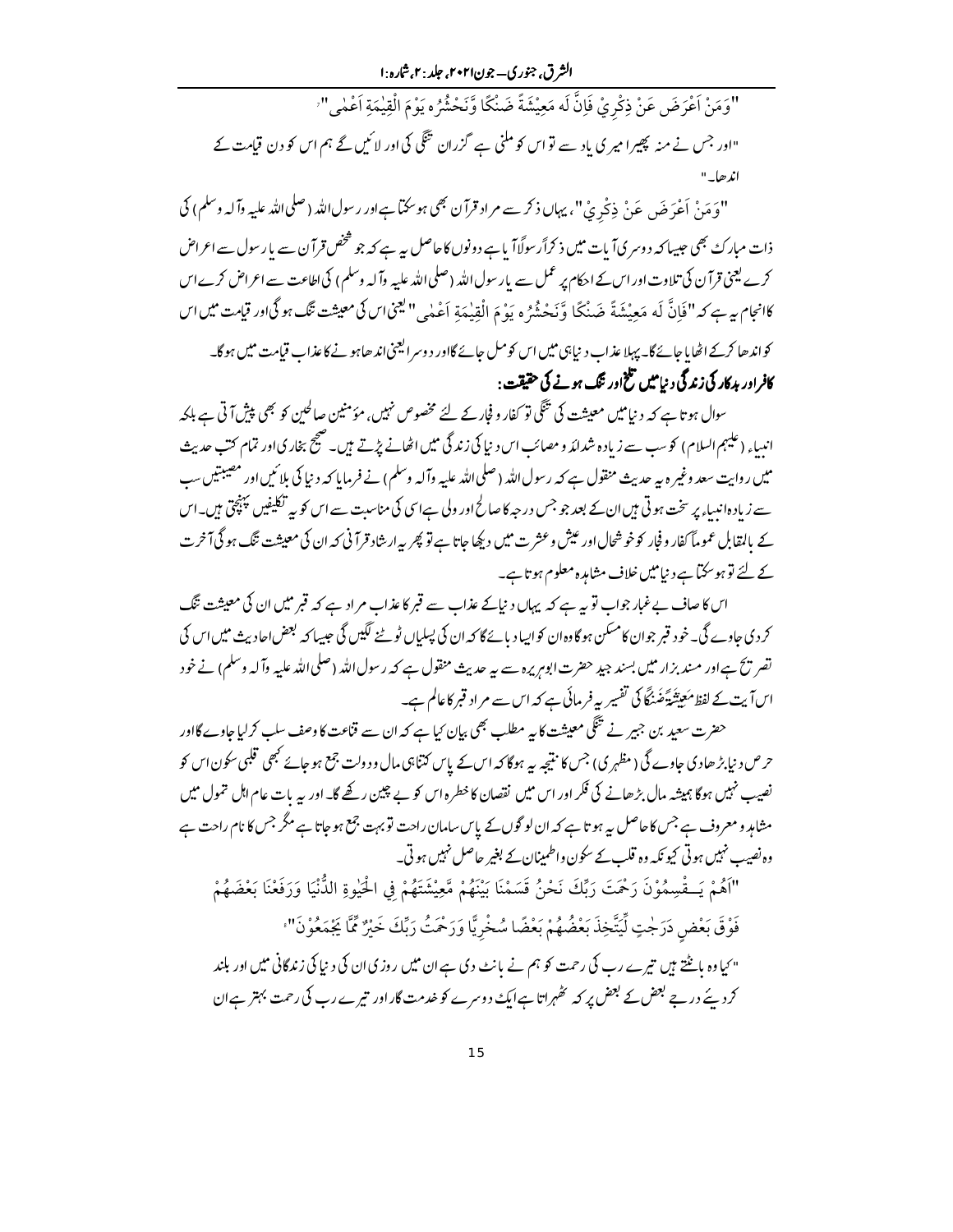چز وں سے جو سمٹتے ہیں۔" اللہ تعالیٰ نے تقسیم معیشت کاکام (اشتر ایت کی طرح) تھی بااختیار انسانی ادارے کے سپر دنہیں کیاجو منصوبہ بند ی کے ذریعہ یہ طے کرے کہ معاشر ے کی ضرور پات <sub>کی</sub>ا ہیں ؟انہیں کس طرح پورا<sup>ی</sup> جائے وسائل پیداوار کو کس تناسب کے ساتھ کن کاموں میں لگا ماجائے اور ان کے در میان آمدنی کی تقسیم کس بنیاد پر کی جائے؟اس کے بجائے ہیے تمام کام اللہ نے اپنے ہاتھ میں ر گھے ہیں اور اپنے ہاتھ میں رکھنے کا مطلب یہی ہے کہ ہر شخص کو د وسرے کا مخاج بنا کر دیناکا نظام ہی ایسا بنادیا ہے جس میں اگر (احارہ داریوں وغیر ہ کے ذریعہ ) غیر فطری رکاوٹیں پیدا کی جائیں تو وہ نظام خود بخودیہ تمام مسائل حل کر دیتا ہے۔<sup>9</sup> باہمی احتیاج کے اس نظام کو موجودہ معاشی اصطلاح میں طلب ورسد کا نظام کہاجاتا ہے۔ طلب ورسد کا قدر تی قانون ہیرہے کہ جس چیز کی رسد کم ہو اور طلب زیادہ اس کی قیمت بڑھتی ہے للذاوسائل پیداوار اس چیز کی تیاری میں زیادہ نفع دبک*ھ کر*اسی طرف متوجہ ہوجاتے ہیں اور حب رسد طلب کے مقالے میں بڑھ جاتی ہے تو قیمت گھٹ جاتی ہے چنانچہ اس چیز کی مزید تیار کی نفع بخش نہیں رہتی اور وسائل پیدِاوار اس کے بجائے کسی اور ایسے کام میں مصروف ہو جاتے ہیں جس کی ضر ورت زیادہ ہو۔

اسلام نے طلب ورسد کی انہی قدر تی قوتوں کے ذریعہ دولت کی پیدائش اور تقسیم کاکام لیا ہے اور عام حالات میں تقسیم معیشت کاکام <sup>کھی</sup>ں انسانی ادارےکے حوالہ نہیں <sup>ر</sup>با۔ اس کی وجہ یہ ہے کہ منصوبہ بندی کے خواہ کتنے تر قی یافتہ طریقے دریافت کر لئے جائیں لیکن ان کے ذریعہ معیشت کی ایک ایک جزوی ضرورت کااحاطہ ممکن نہیں اور اس فتم کے معاشر تی مسائل عموماًا پسے ہی قدرتی نظام کے تابع چلتے ہیں۔<sup>10</sup>زند گی کے بیشتر معاشر تی مسائل اسی طرح قدرتی طور پر خود بخود طے پاتے ہیں،اورانہیں حکومت کی منصوبہ بند ک کے حوالہ کرنازند گی میں ایک مصنوعی جکڑ بند پیدا کرنے کے سواکچھ نہیں۔مثال کے طور پر ہہ بات کہ دن کاوقت کام کے لئے ہےاور رات کاسونے کے لئے کسی معاہدہ عمرانی باانسانی منصوبہ بند کی کے تحت طے نہیں پائی، ہلکہ قدرت کے خود کار نظام نے خود بخود یہ فیصلہ کردیا ہے،اسی طرح یہ مسّلہ کہ کون شخص کس سے شادی کرے طبعی مناسبتوں کے فطری نظام کے تحت خود بخودانحام باتا ہےاوراسے منصوبہ بند پ کے ذریعہ حل کرنے کا کسی کو خیال نہیں آیا۔

یامثلاً <sub>بیر</sub> مات کہ کون شخص علم و<sup>ف</sup>ن کے <sup>ک</sup>س شعبہ کو اپنامیدان بنائے،اسے طبعی ذوق اور مناسبت کے بجائے حکومت کی منصوبہ بندی کے حوالہ کردینا ایک خواہ مخواہ کی زبر دستی ہے اور اس سے نظام فطرت درہم برہم ہوسکتا ہے۔اسی طرح نظام معیشت کو بھی قدرت نے اپنے ہاتھ میں رکھا ہے اور ہر شخص کے دل میں وہی کام ڈال دیا ہے جو اس کے لئے زیادہ مناسب ہے اور جسے وہ بہت طریقے سے انجام دے سکتا ہے چنانچہ ہر شخص خواہ وہ ایک خاکر وب ہی کیوں نہ ہو اپنے کام پر خوش ہےاور اسی کو اپنے لئے سرمایہ فخر سمجھتا ہے<sup>11</sup> (آیت) کل حزب بمالدیہم فرحون، البتہ سرمایہ دارانہ نظام کی طرح اسلام نے افراد کو اتنی آزادی نہیں دی کہ وہ م جائز و ناجائز طریقے سے دولت سمیٹ کر دوسروں کے لئے رزق کے دروازے بند کر دے، ہلکہ ذرائع آمدنی میں حلال وحرام کی تفریق کرکے سود ،سٹہ، قمار اور ذخیر ہ اندوز کی کو ممنوع قرار دے دیاہے پھر جائز آمدنی پر بھی ز کوۃو عشر وغیر ہے واجبات عائد کرکے ان خرابیوں کاانسداد کر دیا ہے جو موجودہ سرمایہ دارانہ نظام میں پائی جاتی ہیں اس کے باوجود بھی اگر <sup>مجھی</sup> اجارہ داریاں قائم ہو جائیں توان کو توڑنے کے لئے حکومت کی مداخلت کو جائز رکھا ہے۔ <sup>12</sup>

"وَكَمْ اَهْلَكْنَا مِنْ قَرْيَةٍ بَطِرَتْ مَعِيْشَتَهَا ۖ فَتِلْكَ مَسْكِنُهُمْ لَمْ تُسْكَنْ مِّنْ بَعْدِهِمْ إلَّا قَلِيْلًا ۚ وَكُنَّا نَحْنُ الْوٰرِثِينَ"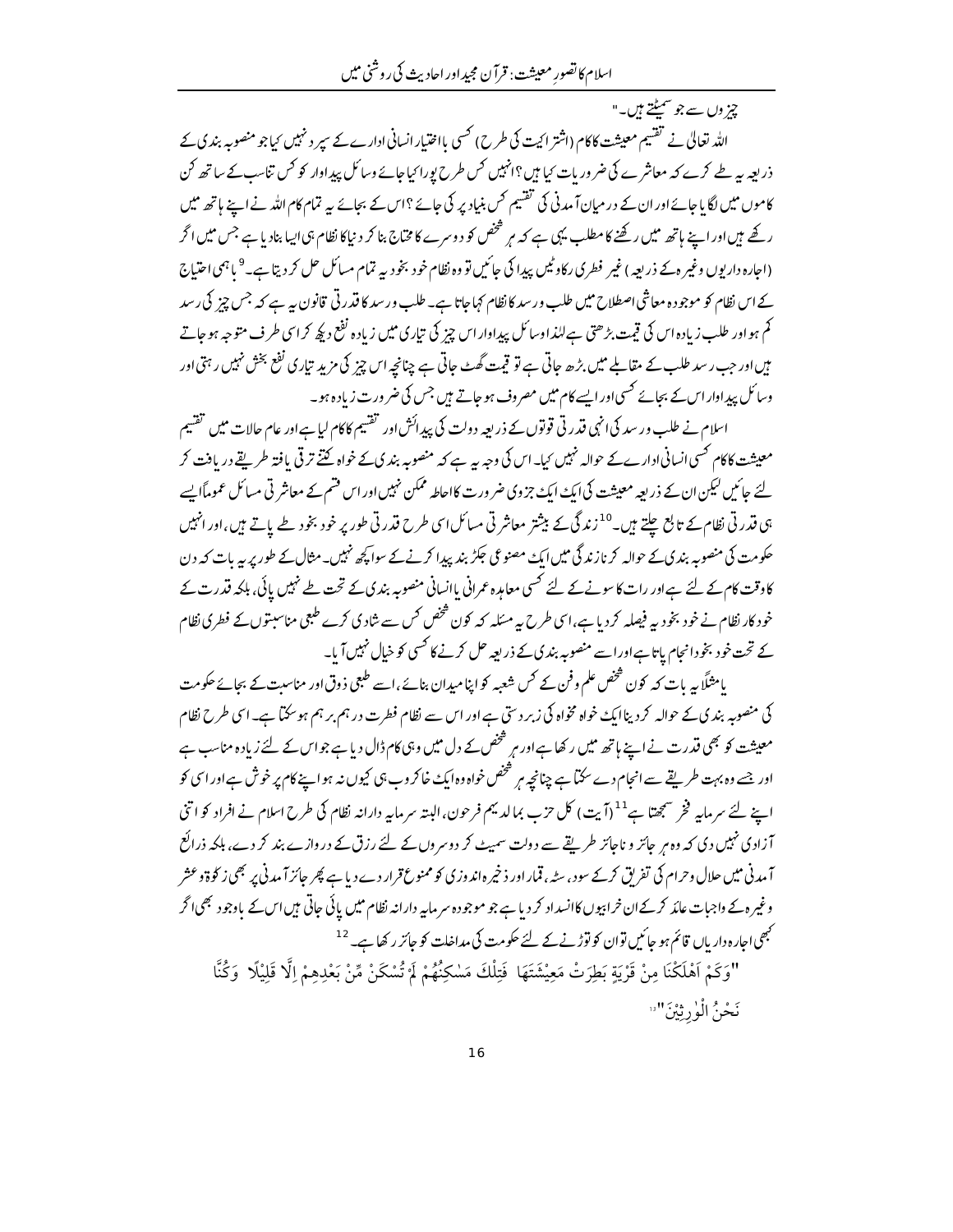الشرق، جنوري– جون۲۰۲۱، جلد : ۲،شاره :۱

"اور کتنی غارت کر دیں ہم نے بستیاں جواترا چلی تھیں اپنی گزران میں اب یہ بیں ان کے گھرآ یاد نہیں ہوئے ان کے پیچھے مگر تھوڑےاور ہم ہیںآخر کو سب کچھ لینے والے۔"

"وَكَمْ اَهْلَكْنَا مِنْ قَرْيَةِ بَطِرَتْ مَعِيْشَتَهَا"، جس میں پہ بتلایا گیاہے کہ دنیا کی دوسر کی کافر قوموں کے حالات پر نظر ڈالو کہ ان کے کفر وشر کۓکے و پال سے کس طرح ان کی بستیاں بتاہ ہو ئیں اور مضبوط و متحکم قلعے اور حفاظتی سامان سب خاک میں مل گئے تواصل خوف کی چز کفر وشر کۓ ہے جو تاہی وبر باد کی کاسب ہو تا ہے۔ تم کیسے پیخر بیو قوف ہو کہ کفر وشر کۓ سے خطرہ محسوس نہیں کرتے ایمان سے خطرہ محسوس کرتے ہو۔" کَمْ تُدْ یَحْدُ مِّنْ بَعْدِهِمْ إِلَّا قَلِیْلَا" لینی کچچلی قوموں کی جن بستیوں کو عذاب الٰہی سے بر باد کیا گیا تھااب تکۓ بھی ان میں آ یادی نہیں ہوئی بجز قدر قلیل کے۔اس قدر قلیل سے مراد اگر مساکن اور مقامات قلیلہ لئے جاویں حبیبا کہ زجاج کا قول ہے تو مطلب پہ ہوگا کہ ان نتاہ شدہ بستیوں میں کوئی مقام اور کوئی مکان پھر آ یاد نہیں ہو بچا بجز عدد قلیل کے کہ وہ آ باد ہوئے مگر حضرت ابن عباس سے آیت کی بیہ تفسیر منقول ہے کہ قدر قلیل سے مقامات اور مکانات قلیلہ کااستثنا<sub>ء</sub> نہیں بلکہ زمان سکونت کااستثنا<sub>ء</sub> مراد ہےاور مطلب یہ ہے کہ اگران بستیوں میں کوئی رہتا بھی ہے تو بہت تھوڑی دیرکے لئے جیسے کوئی راہ گیر مسافر تھوڑی دیرکے لئے ٹھہر جائے جس کو بستیوں کیآ یادی نہیں کہاجاسکتا۔ "وَّجَعَلْنَا النَّهَارَ مَعَاشًا"<sup>؛</sup>

"اور بنایادن کمائی کرنے کو "

ارشاد فرمایا،"وَّ جَعَلْنَا النَّهَادَ مَعَاشًا" کہ انسان کی راحت وسکون کے لئے یہ بھی ضروری ہے کہ اس کو غذاوغیر ہ کی

ضرور بات ملیں ورنہ وہ نبیْد موت ہو جائے گی۔اگر ہمہ وقت رات ہی رہتی اور آ دمی سوتا ہی رہتا تو یہ چزیں کہے حاصل ہو تیں، ان کے لئے جد وجہد اور محنت اور دوڑ دھوپ کی ضرورت ہے جو روشنی میں ہو سکتی ہیں اس لئے فرمایا <sub>ک</sub>ہ تمہماری راحت کو مکل کرنے کے لئے ہم نے صرف رات اور اس کی تاریکی ہی نہیں بنائی بلکہ ایک روش دن بھی دیا جس میں تم کار و بار کرکے اپنی معاشی ضر وریات حاصل کرسکو، (آیت) فتیار ک<sup>ے</sup> اللہ احسن الخالقین، اس کے بعد انسان کی راحت کے اس سامان کا ذکر ہے جو آ سان سے متعلق ہیں ان میں سب سے بڑی نفع بخش چیز آ فیآب کی روشنی ہے اس کا ذکر فرمایا "و جَعَلْنَا بِسِرَ اجًا وَّهَاجًا" ليمنى ہم نے آ فیآب کوایک روشن کجڑ کئے والا چراغ بنادیا، پھر آ سان کے پیچے جو چیزیں انسان کی راحت کے لئے پیدافر مائیں ان میں سب سے زیادہ ضرورت کی چیز پانی بر سانے والے بادل ہیں ان کاذ کر فرمایا۔

اسلام کا تصور معیشت :

اللہ تعالیٰ نے تقسیم معیشت کاکام (اشتر اکیت کی طرح) کسی بااختیار انسانی ادارے کے سپر د نہیں کیاجو منصوبہ بندی کے ذریعہ ہے طے کرے کہ معاشرے کی ضروریات کیا ہیں ؟انہیں کس طرح پورا کیا جائے وسائل پیداوار کو کس تناسب کے ساتھ کن کاموں میں لگایا جائے اور ان کے در میان آمدنی کی تقسیم کس بنیاد پر کی جائے ؟اس کے بجائے یہ تمام کام اللہ نے اپنے ہاتھ میں رکھے ہیں اور اپنے ہاتھ میں رکھنے کا مطلب یہی ہے کہ م<sub>یر</sub> شخص کو د وسرے کا مختاج بنا کر دیا کا نظام ہی ایبا بنادیا ہے جس میں اگر (اجارہ داریوں وغیر ہ کے ذریعہ ) غیر فطری رکاوٹیں پیدا کی جائیں تو وہ نظام خو د بخو دیہ تمام مسائل حل کر دیتا ہے۔<sup>15</sup> ،<br>باہمی احتیاج کے اس نظام کو موجودہ معاشی اصطلاح میں طلب و رسد کا نظام کہا جاتا ہے۔ طلب ورسد کا قدر تی قانون ہیہ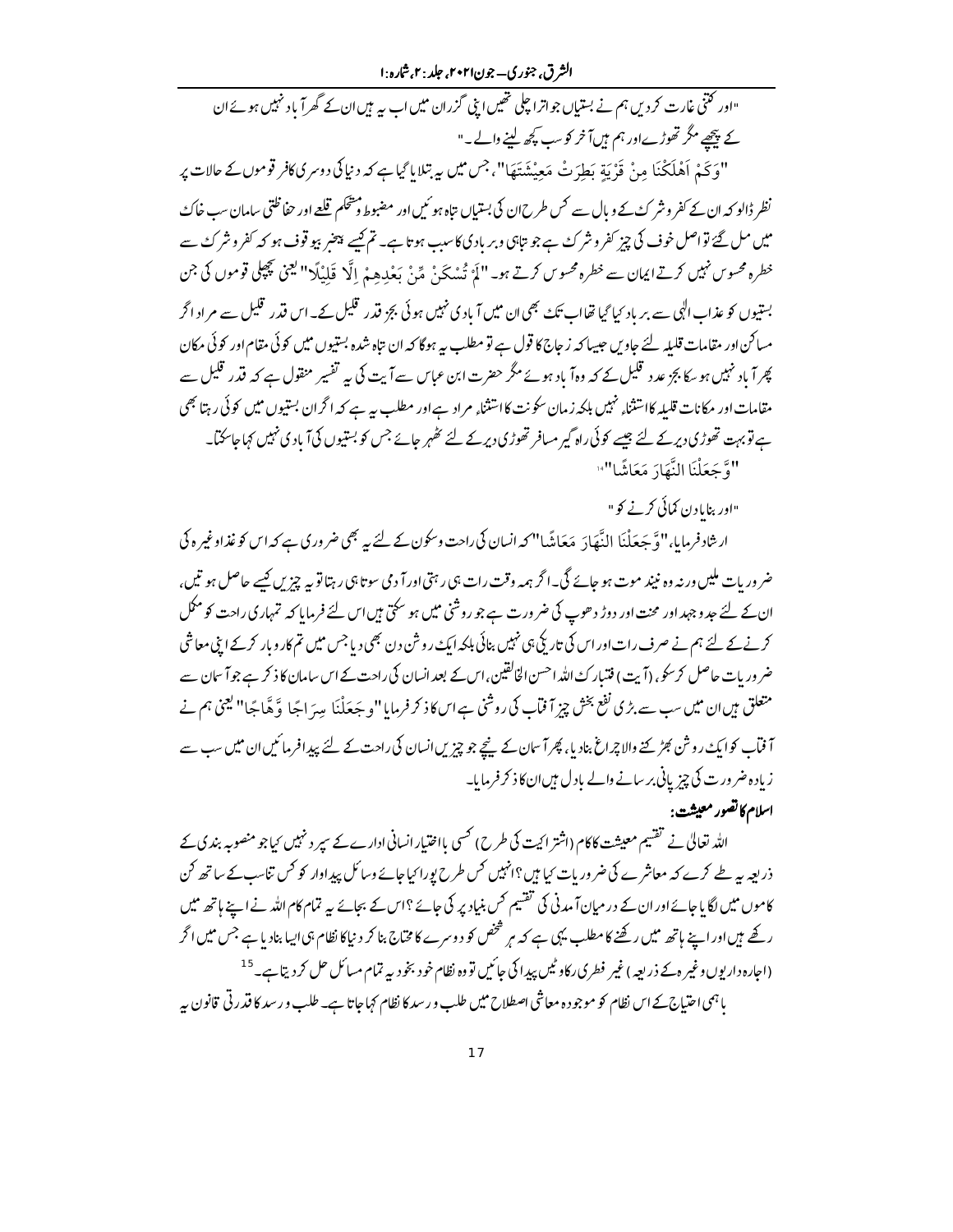اسلام کانصورِ معیشت: قرآن مجیداور احادیث کی روشی میں

ہے کہ جس چیز کی رسد کم ہواور طلب زیادہاس کی قیمت بڑھتی ہے للذاوسائل پیداواراس چیز کی تیاری میں زیادہ نفع دیک*ے* کراس طرف متوجہ ہو جاتے ہیںاور جب رسد طلب کے مقابلے میں بڑھ جاتی ہے تو قیمت گھٹ جاتی ہے چنانچہ اس چیز کی مزید تیاری نفع بخش نہیں رہتی اور وسائل پیداوار اس کے بجائے کسی اور ایسے کام میں مصروف ہوجاتے ہیں جس کی ضرورت زیادہ ہو۔ذیل میں اسلامی معیشت کے بنیاد کی تصورات پیش کئے جاتے ہیں۔

يهلا تضور:

نظام معیشت میں اللہ تعالیٰ نے یہی رعایت رکھی ہے کہ ہر شخص کواتنے حقوق دیئے جائیں جتنے فرائض کی ذمہ داری وہ اپنے سرلے اورظامر ہے کہ فرائض میں کچپانیت کا پیداہو نا بالکل ناممکن اوران میں تفاوت نا گزیر ہے۔ایپامر گزنہیں ہوسکتا کہ مر شخص کے معاشی وظائف وفرائض دوسروں سے پالکل مساوی ہوں۔اس لیے معاشی وظائف وفرائض انسانوں کی فطری صلاحیتوں پر موقوف ہیں جن میں جسمانی طاقت،صحت،دماغی قویٰاادر عمر،ذہنی معیار، چستی اور پھر تی جیسی چزیں داخل ہیں ا ور یہ بات م<sub>یں</sub> شخص کھلی آنکھوں دیکھ سکتا ہے کہ ان اوصاف کے اعتبار سے انسانوں میں کیمانیت اور مساوات پیدا کر نابڑی سے بڑی تر تی یافتہ اشتر اکی حکومت کے بس میں بھی نہیں،جب انسانوں کی صلاحیتوں میں تفاوت نا گزیر ہے توان کے فرائض میں بھی لازماً تفاوت ہوگااور معاشی حقوق چونکہ انہی فرائض پر مو قوف ہیں۔اس لیے معاشی حقوق یعنی آمدنی میں بھی تفاوت نا گزیرے کیوں کہ اگرسب کی آمد نی بالکل مساوی کر دی جائے اور فرائض میں تفاوت رہے تواس سے کبھی عدل وانصاف قائم نہیں ہوسکتا۔اس لیے کہ اس صورت میں بعض لو گوں کی آمدنی ان کے فرائض سے زیادہ اور بعض کی ان کے فرائض سے کم ہو جائے گی جو صر پح ناانصافی ہے۔اس سے واضح ہو گیا کہ آمدنی میں ممکل مساوات کسی بھی دورمیں قرین انصاف نہیں ہوسکتی۔لہٰذااشتر ایت ا بی تر تی بے انتہائید ور (مکمل کمیونز م) میں بھی جس مساوات کاد عویٰ کرتی ہے وہ کسی بھی حال میں نہ قابل عمل ہےاور نہ قرین عدل وانصاف <sup>16</sup>۔

یہ صحیح ہے کہ معاشیات کاعلم مادی ضروریات اور خواہشات کی پھیل اور تسکین سے بحث کرتا ہے۔کیکن معاشیات مذات خود مقصد نہیں بلکہ مقصد تک پہنچنے کاایک ذریعہ ہے کیوں کہ خالق انس وجن نے اپنی حکمت سے انسان کورورح اور جسم کامر کب بنایاہے اور یہ صرف انسانوں ہی کامعاملہ نہیں بلکہ نباتات اور حیوانات بھی انہیں دوچز وں سے مر کب ہیں ۔انسان کے جسمانی وجودکے کچھ تقاضے اور مطالبے ہیں جن کی پنجیل کیے بغیراس کی زندگی برقرار نہیں رہ سکتی چنانچہ ان تقاضوں کو پورا کر ناایک نا گزیر ضر ورت ہے جس سے مفرنہیں ہے لیکن ان جسمان تقاضوں کی پلچیل ا<sub>سک</sub>امقصد وجود <sup>کب</sup>ھی نہیں بن سکتی جس کے لیے وہ اپنی ساری ذہنی اور جسمانی صلاحیتیں صرف کردے اور جس کی طرف تیمرن کی گاڑی کارُخ موڑ دے۔اسلام کے سایہ میں ایک مسلم کی معاشی زند گی کایہ پہلا تصور ہے <sup>17</sup>۔

دوسراتضور:

اس کاد وسراتصور توحید خالص کے عقیدے سے متعلق ہے۔ہم مسلمان خالص اور بے لاگ توحیدکے ماننے والے ہیں ۔ہم اپنے عقیدہٗ توحید میں شرکٹ کے ذرہ برابر بھی شائبے کوبر داشت نہیں کر سکتے اور ہروہ مقصد یاطریقِ کار جوتوحید خالص کوداغدار کرنے والا ہو وہ صحیح اسلامی عقیدے سے متصادم ہلکہ اس کی بنیاد ہی کو بتاہ کردے گا۔ چنانچہ صرف د وہی صور تیں رہ جاتی ہیں یاتوخالص اسلام یاشر کِ مطلق آدمی کواختیارہے جاہے اس کواپنائے پااُسے اس کے علاوہ کوئی تیسراراستہ نہیں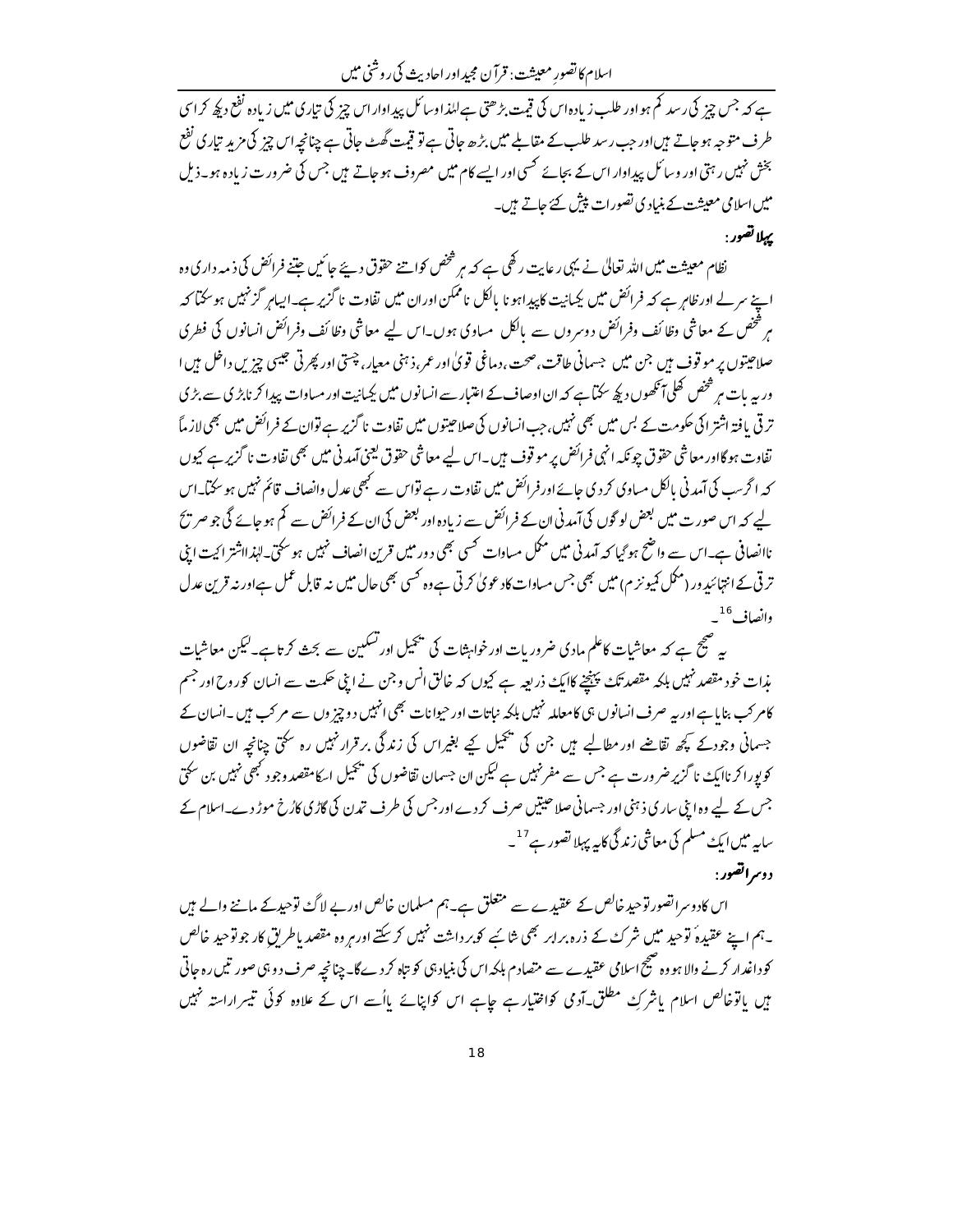ہو سکتا۔اگر کسی مرحلے میں مادیت کاطاغوت عقیدۂاسلامی یااسلام کے اعلٰی اقدار پر حادی ہو جائے اور مادہ ایک<sup>ے</sup> نئے معبود کی شکل اختیار کرلے اور وہی تمام حاجات وضر وریات کامر جع بن جائےاورانسان بلندئ وکمال کے حصول کے لیے اسی کاسہارالینے لگے اوراسے رپوبیت اور نقذیس کی تمام صفات سے متصف کردے۔ تو بلاشہ یہ ایک ایپاشر کٹ ہےجو عقیدہ اسلامی کے سراسر منافی اورضدہے کیوں کہ وہ تمام ِ وسائل وذرائع جوغیراللہ کی تعظیم اور تقذیس کاشائبہ بھی اپنے اندررکھتے ہوں وہ اسلامی اقدارادر مقاصدکے حصول میں کبھی بھی مویداور معاون نہیں بن سکتے ہاکہ یہ دراصل وہ راستے اور طریقے ہیں جومسافر وں کو سمت مخالف میں لے جانے والے ہیں۔ یہ وہ راستے ہیں جواسلام کی منزل سے دور کرنے والے ہیں اور جن کی اپنی بھی کوئی منزل نہیں  $-$ <sup>18</sup> $\leftarrow$ تيبراتفيون

اسلامی معیشت کا تیسر اتصور پہ ہے کہ زندگی کے تمام گوشوں میں اسلامی نظام کانفاذ ہو کیوں کہ معاش انسانی زندگی کاایک جزوہے جس کے بہت سے پہلو ہیں اوراسلامی ایک ممکل نظام حیات ہے۔جب وہ اپنے نظام معیشت کی بنیاد رکھتاہے تواس کے لیے د وسر پی اسلامی بنیاد وں کا قیام اور وجو دلاز می شرط قرار دیتاہے چنانچہ اسلام کامطالبہ ہے کہ اگر کسی ساج میں اسلامی نظام معیشت کی بنیاد رکھی جائے تواس کے ساتھ ساتھ اس کے قانونی اجتماعی ومعاشر تی اور سایپ بنیاد وں کو بھی اسلام سے ہم آہنگ کیاجائے۔ان سب کے بغیراسلامی نظام معیشت اپنے فرائض کی انحام دہی میں کمز وراور نا قص ثابت ہوگا بلکہ صحیح بات توبہ ہے کہ اس نظام کو غیر اسلامی ساج میں پااسلامی اقدار وعقائد کے دائرے سے باہرِ نافذ کرنے بے کاراور عبث ہوگا۔اس لحاظ سے اسلامی نظام معیشت دوسرے نظاموں کے مقابلے میں امتیازی حیثیت کاحامل ہے۔ یہ ایک ایسے عقیدے کاجز<sub>ء</sub> ہے جس کے نہ تو ٹکڑے کیے جاسکتے ہیں اور نہ جس میں کھی نئی چیز کی آمیز ش کی جاسکتی ہےاور جوہر گزاس بات کی اجازت نہیں دے سکتاکہ انسان اپنی خواہشات کاغلام بن کررہ جائے بلکہ وہ ایک ایبامعاشی نظام ہے جوسب سے پہلے انسان کی تربیت کرتاہےاوراس کو حیوانیت کیمپستی سے نکال کراونجے مر ہے پر فائز کرتااوراس کار شتہ اس کے خالق سے استوار کرتاہے۔حقیقت تو بہ ہے کہ ایک مادہ پرست انسان کو قارون کی دولت بھی مل جائے۔ پھر بھی اس کی رسائی اس اعلیٰ مقام تک<sup>ے نہ</sup>یں ہو سکت<sup>19</sup> ۔

اسلام کا نقطۂ نظر ہے ہے کہ اللہ کی بند گی کے سواجو طریقہ بھی ہے غلط ہے اور اسی کی پیروی نہ کرنی جاہیے۔ کیونکہ دوسرے کسی طریقے کی لیے عقل، علم اور کتب آ سانی میں کوئی دلیل نہیں ہے۔اور یہ کہ اللہ کی بند گی صرف ایک محد ود مذہبی دائرے ہی میں نہیں ہونی جاہیے بلکہ تمدّن، معاشرت، معیشت، ساِست، غرض زندگی کے تمام شعبوں میں ہونی جاہیے۔اس لیے کہ دینامیں انسان کے پاس جو کچھ بھی ہے وہ اللہ ہی کا ہے اور انسان تھسی چزیر بھی اللہ کی مرضی سے آزاد ہو کر خود مخارانہ تصرف کرنے کاحق نہیں رکھتا۔اس کے مقابلہ میں جاملیّت کا نظریہ ہیہ ہے کہ باپ دادا سے جو طریقہ بھی چلاا ر ہاہوانسان کواسی کی پیروی کرنی جاہیے اور اس کی پیروی کے لیے اس دلیل کے سوانحسی مزید دلیل کی ضرورت نہیں ہے کہ وہ باپ داداکا طریقہ ہے۔ نیز پہ کہ دین ومذہب کا تعلق صرف یوجا پاٹ سے ہے، رہے ہماری زند گی کے عام دنیوی معاملات، توان میں ہم کو پوری آزادی ہونی جاہے کہ جس طرح جابیں کام کریں۔اس سے یہ بھی اندازہ کیا جاسکتا ہے کہ زندگی کومذ ہیں اور دنیوی دائر وں میں الگ الگ تقسیم کرنے کا تخیل آج کوئی نیا تخیل نہیں ہے ہلکہ آج سے تین ساڑھے تین مزار برس پہلے حضرت شعیب علیہ السلام کی قوم کو بھی اس تقسیم پر وپیا ہی اصرار تھا جیساآج اہل مغرب اور اُن کے مشرقی شاگردوں کو ہے۔ یہ فی الحقیقت کوئی نئ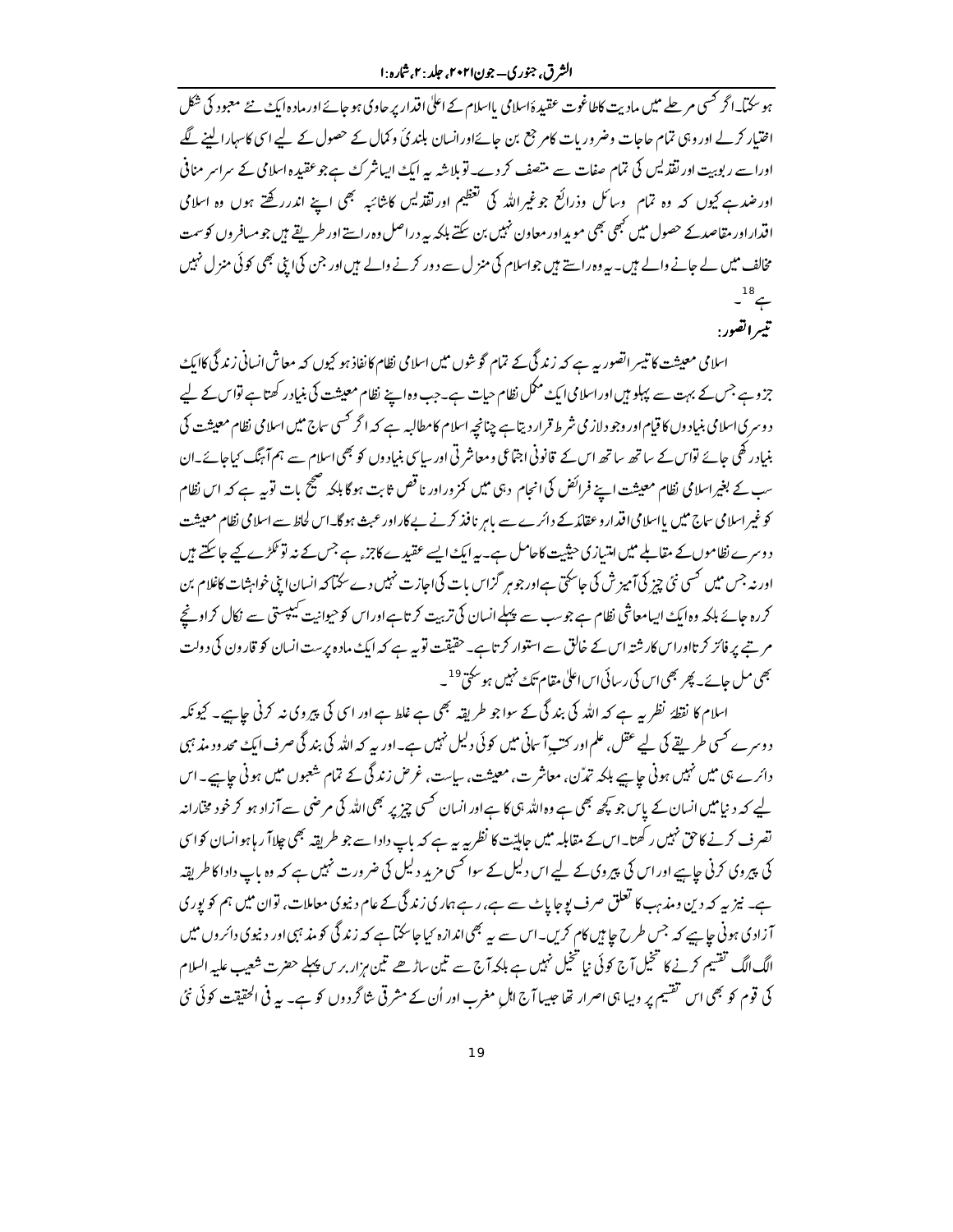اسلام کانصورِ معیشت: قرآن مجیداور احادیث کی روشی میں

"روشیٰ" نہیں ہے جو انسان کو آج "ذہنی ارتقاء" کی بدولت نصیب ہو گئی ہو۔ بلکہ ہیہ وہی پرانی تاریک خیالی ہے جو مزار ہابر س پہلے کی جاہاتیت میں بھی اِسی شان سے یائی جاتی تھی۔اوراس کے خلاف اسلام کی کش مکش بھی آج کی نہیں ہے، بہت قدیم ہے<sup>20</sup> اسلام میں معیشت کی اہمیت :

اللہ تعالیٰ نے انسان کے لیے جو معایش (اسباب زیست) بنائے ہیں،ان کی تفصیل یہ ہے کہ بعض معایش کواللہ تعالیٰ نے محض اینی قدرت کللہ سے پیدا کیا۔ مثلًا دریاؤں میں یانی پیدا کیا، آ سان سے بارش نازل فرمائی، پچلوں اور غلوں کو اگایا، حلال جانور پیدا کیے اور لبھن اسباب زیست وہ ہیں جن کو انسان اللہ تعالیٰ کی دی ہو ئی قدرت سے اپنے اکتساب کے ذریعہ حاصل کرتا ہے۔ جیسے انسان تجارت اور محنت مز دوری کرکے رزق حاصل کرتا ہے۔

اور اللہ تعالیٰ کی بہت بڑی نعمت ہہ ہے کہ انسان زمین میں پستے ہیں اور اس میں تصر ف کرتے ہیں اور اللہ تعالیٰ کی دی ہوئی فہم و دانش اور قوت و توانائی سے مر دور میں انسان کی فوز وفلاح،اس کی بہتر ی، سہولت اور مصلحت کے لیے نت نئے ذرائع اور وسائل تلاش کررہے ہیں۔ پہلے انسان پتوں سے بدن ڈھانیتا تھا، پھر سوت اور ریشم کے لباس کا دور آ یااور اب انسان پٹر ولیم سے بھی لباس بنانے لگا ہے۔ پہلے لکڑی اور کوئل سے آگۓ حاصل کرتا تھا، پھر قدرت گیس کا دور آ با۔ بر قی توانائی کے بعد ایٹمی توانائی کا دور آیا۔ پہلے بر پی سفر ، خچروں اور گھوڑوں سے اور بح پی سفر یاد پانی َشتیوں سے کیاجاتا تھا۔ پھر موٹر کاروں ریل گاڑیوں اور د خانی جہازوں کا دور آ یااور اب ہوائی جہازوں ، ہیلی کاپٹر وں اور رائٹوں کا دور ہے۔ بہت سی بیار یوں کا پہلے پتانہ تھالوگٹ ان میں مبتلا ہو کر مر جاتے تھے۔اب ان بپاریوں اور ان کے علاج کا پیاچلالیا گیا ہے۔ مثلًا ذیا بطیں ہے، ہائی بلڈ پریشر ہے، دل اور دماغ کے پیچیدہ امراض ہیں۔ فالج ہے، دماغ کی رگۓ کا پھٹ جانا ہے۔ سرجری کا طریقہ ایجاد ہوااور طب کی د نیامیں بہت سے لانچل مسئلے حل ہو گئے۔اللہ تعالیٰ نے ان اسیاب زیست اور ان سے فائدہ اٹھانے والی قوتوں کوانسان کی بہتر ی اور اس کی مصلحت کے لیے بنایا ہےاور یہ مادی فوائد اس لیے عطاکئے ہیں کہ ان کی مدد سے انسان روحانی حیات میں تنز کیہ اور جلاء کو حاصل کرے اور اپنے باطن کو پاک اور صاف کرکے اپنے آپ کواخروی نغمتوں کااہل بنائے۔ سوانسان کو جاہے کہ وہ ان نغمتوں کے نتیجے میں اپنے آپ کو گناہوں سے پاک رکھے اور ان نعمتوں پر اللہ تعالیٰ کازیادہ سے زیادہ شکرادا کرے۔

### اسلامی معیشت کے امداف ومقاصد اور چند رہنمااصول:

اسلام نے اشتر اکیت اور سرمایہ د اری کے در میان جو متوسط معاشی نظریہ اختیار کیاہے اس پرایک عملی نظام کی عمارت اُٹھانے کے لیے وہ اخلاق اور قانون دونوں سے مد دلیتاہے۔اینی اخلاقی تعلیم سے وہ جماعت اوراس کے مرمرِ فرد کی ذہنیت کواپنے نظام کی رضاکارانہ اطاعت کے لیے تیار کرتا ہےاورا پنے قانون کی طاقت سے وہ ان پرالیمی یابندیاں عائد کرتا ہے جوانہیں اس نظام کی بند ش میں رہنے پر مجبور کریں اوراس کے حدود سے نکلنے نہ دیں۔ یہ اخلاقی اُصول اور قانونی احکام اس نظم معیشت کے امداف ومقاصداور رہنمااصول ہیں ہیںاوراس کے مزاج کو سمجھنے کے لیے ضر وری ہے کہ ان پرایک تفصیلی نظر ڈالیں :

### غربت ادر بیر وزگار کی کاخاتمہ :

اسلامی معیشت کاسب سے بڑا مہرف معاشر ہ اور قوم سے غربت اور بیر وزگار کی کو ختم کرنا ہے جب بھی معاشر ے میں معشت متحکم ہو اور مر فرد کمار ہا ہو تو معاشرے میں غربت اور بیر وزگاری نہیں ہو گی۔جس کی وجہ سے معاشرے میں امن اور سکون کی فضا قائم ہوگا۔جو حقیقت میں اسلام کی تشر تح اور تفصیل ہے ورنہ اور اگر معاشر ے میں غربت اور بیر وزگاری ہو لوجرائم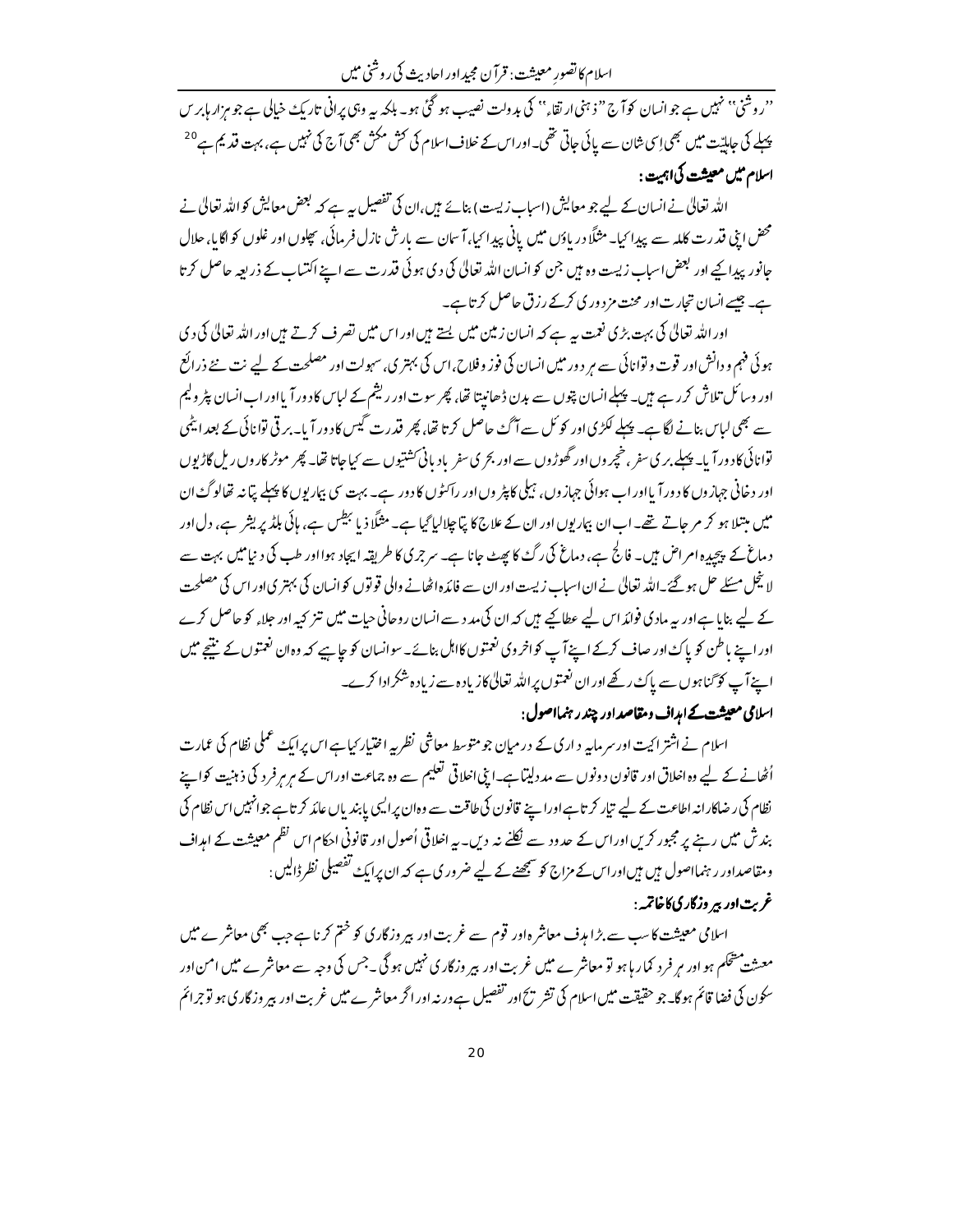کاانیار ہوگا۔

اکتساب مال کے ذرائع میں جائز اور ناجائز کی تفریق:

اسلام اپنے پیروؤں کودولت کمانے کاعام لائسنس نہیں دیتا بلکہ کمائی کے طریقوں میں اجتماعی مفاد کے لحاظ سے جائزاور ناجائز کامتیاز قائم کرتاہے۔بہ امتیازاس قاعدہ کلیہ پر مبنی ہے کہ دولت حاصل کرنے کے تمام وہ طریقے ناجائز ہیں جن میں ایک شخص کافائدہ دوسرے شخص بااشخاص کے نقصان پر مبنی ہواور ہر وہ طریقہ جائز ہے جس میں فوائد کامبادلہ اشخاص متعلقہ کے در میان منصفانه طور پر ہو۔

قرآن مجید میں اس قاعدہ کلیہ کواس طرح بیان کیا گیاہے : "يَٰٓيُّهَا الَّذِيْنَ اٰمَنُوْا لَا تَاْكُلُوْا اَمْوَالَكُمْ بَيْنَكُمْ بِالْبَاطِلِ اِلَّا اَنْ تَكُونَ تِجَارَةً عَنْ تَرَاضِ مِّنْكُمْ وَلَا تَقْتُلُوْا اَنْفُسَكُمْ إِنَّ اللهُ كَانَ بِكُمْ رَحِيًّا وَمَنْ يَّفْعَلْ ذٰلِكَ عُدْوَانًا وَظُلْمًا فَسَوْفَ نُصْلِيْهِ نَارًا'''

"اے لو گو! جوایمان لائے ہوآپس میں ایک دوسرے کے مال نار واطر پقوں سے نہ کھایا کرو بجزاس کے کہ تجارت ہوآپُس کی رضامند کی سے۔اور تم خود اپنے آپ کو ( پآپُس میں ایک دوسرے کو)ملاک نہ کرو،اللہ تمہارے حال پر مہر بان ہے۔جو کو ئی\ بنی حد سے تجاوز کرکے ظلم کے ساتھ ایپا کرے گااس کو ہم آگ میں حجیونک دیں گے۔"

اس آیت میں تجارت سے مراداشاء اور خدمات کا تادلہ پالعوض آپس کی رضامندی کے ساتھ اسے مشروط کرکے نباد لے کی ان تمام صور توں کو ناجائز کر دیا گیاہے جن میں کھی نوعیت کاد باؤ شامل ہو، یا کوئی دھوکا پاایسی حال ہوجوا گردوسرے فریق کے علم میں آجائے تووہ اس پرراضی نہ ہو۔پھر مزید تاکیدکے لیے فرمایا گیاہے "لَا تَقْتُلُوْا اَنْفُسَکُمْ"<sup>22</sup>اس کے دومفہوم ہیں اور دونوں ہی یہاں مراد ہیں:ایک یہ کہ تم آپس میں ایک دوسرے کوہلاک نہ کرو۔ دوسرا ہے کہ تم خود اپنے آپ کوہلاک نہ کرو۔مطلب ہیے ہے کہ جو شخص اپنے فائدے کے لیے دوسرے کا نقصان کرتاہے وہ گو پااس کاخون پتتاہےاور مآل کار میں خود ابنی تناہی کاراستہ کھولتاہے۔

جس طرح ماطل طریقہ سے غیر کامال کھاناجائز نہیں،خوداپنامال بھی ماطل طریق سے خرچ کرناجائز نہیں :

آیت کے الفاظ میں "امو الکہہ بینکہ" کا لفظ آیا ہے، جس کے معنی میں "اپنے مال آپس میں "اس میں یہ بات تو بانفاق مفسر <sup>من</sup> داخل ہے ہی کہ کوئی <sup>شخ</sup>ص دوسرے کامال ناجائز طریق *پر نہ* کھائے،ابوحیان نے تفسیر بحر محیط میں فرمایا کہ اس کے مفہوم میں یہ بھی داخل ہے کہ کوئی اپناہی مال ناجائز طور پر کھائے، مثلاً ایسے کاموں میں خرچ کرے جو شر عاگناہ پااسراف بے جا ہیں، وہ بھی آیت کی روسے ممنوع و ناجائز ہے۔<sup>23</sup> آیت میں "لا تاکلوا" کالفظا ٓ یا ہے جس کے معنی ہیں "مت کھاؤ۔ " مگر عام محاورےکے اعتبار سے اس کے معنی س<sub>ے</sub> ہیں کہ دوسرےکے مال میں ناحق طور پر <sup>کس</sup>ی قسم کا تصرف نہ کرو<sub>،</sub> خواہ کھانے پینے کا ہو پااسے استعال کرنے کا، عرف عام میں تھس کے مال میں تصرف کرنے کواس کا کھانا ہی بولا جاتا ہے،اگرچہ وہ چیز کھانے کی نہ ہو، لفظ " باطل "جس کاتر جمہ " ناحق " سے کیا گیاہے عبداللہ بن مسعود اور جمہور صحابہ کے نزد یک تمام ان صور توں پر حاوی ہے جو شر عاً ممنوع اور ناجائز ہیں، جس میں چور پی، ڈاکہ، غضب، خیانت، رشوت، سود و قمار اور تمام معاملات فاسدہ داخل ہیں۔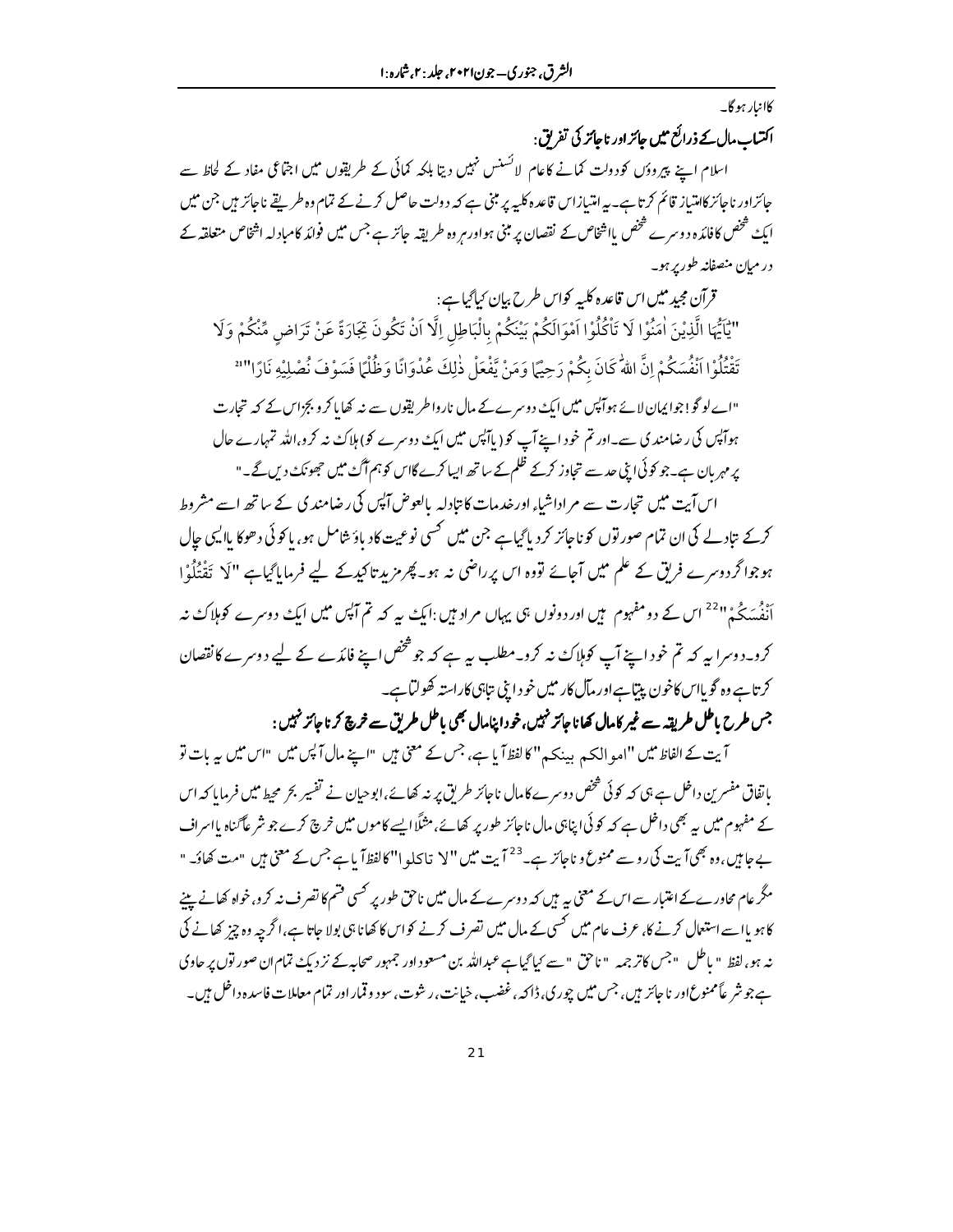# بإكيزه كمائي كي خاص شرائط:

حضرت معاذ بن جبل (رض) سے روایت ہے کہ رسول کریم (صلی\للہ علیہ وآلہ وسلم) نے فرمایا : سب سے زیادہ پاک کمائی تاجروں کی کمائی ہے، بشر طیکہ وہ جب بات کریں تو حج*و*ٹ نہ بولیں،اور جب وعدہ کریں تو وعدہ خلافی نہ کریںاور جب ان کے یاس کوئی امانت رکھی جائے تواس میں خیانت نہ کریں اور جب کوئی سامان ( کسی سے ) خریدیں تو (تاجروں کی عادت کے مطابق ) اس سامان کو بر ااور خراب نہ بتائیں اور جب اپناسامان فروخت کریں تو (واقعہ کے خلاف) اس کی تعریف نہ کریں اور جب ان کے ذمہ کسی کاقرض ہو تو ٹالیں نہیں اور جب ان کاقرض کسی کے ذمہ ہو تواس کو ننگ نہ کریں۔ " قیامت کے روز تاجرلوگ فاجروں، گنہر اوں کی صف میں ہوں گے بجز اس شخص کے جو اللہ سے ڈرےاور نیکی کامعاملہ کرےاور پیج بولے۔ " اسلامی نظام معیشت پراعتراض کاجواب :

کوئی شخص اپنی محنت کی کمائی (Earned Income) کے سواٹھسی چیز کا جائز مالک نہیں ہو سکتا۔لیکن ہہ بات قرآن مجید ہی کے دیے ہوئے متعدد قوانین اور احکام سے ٹکراتی ہے۔مثلاً قانون وراثت، جس کی روسے ایک شخص کے ترکے میں سے بہت سے افراد حصہ یاتے ہیں اور اس کے جائز وارث قرار پاتے ہیں در آں حال ہے کہ ہے میر اث ان کی اپنی محنت کی کمائی نہیں ہوتی، ہلکہ ایکٹ شیر خوار بچے کے متعلق تو کسی تھینچ تان سے بھی ہیہ ثابت نہیں کیاجا سکتا کہ باپ کے حچھوڑے ہوئے مال میں اس کی محنت کا بھی کوئی حصہ تھا۔ اسی طرح احکام زکوۃ و صد قات، جن کی رو سے ایکّ آ دمی کا مال دوسروں کو محض ان کے شرعی واخلاقی استحقاق کی بناپر ملتا ہےاور وہ اس کے جائز مالک ہوتے ہیں، حالا نکہ اس مال کے پیدا کرنے میں ان کی محنت کا کوئی حصہ نہیں ہو تا۔ اس لیے قرآن کی کسی ایک آیت کو ہے کراس سے ایسے نتائج نکالناجو خود قرآن ہی کی دوسر کی تعلیمات سے متصادم ہوتے ہوں، قرآن کے منشاکے بالکل خلاف ہے۔<sup>24</sup>

## مال جع کرنے کی ممانعت:

دوسرا اہم حکم ہیہ ہے کہ جائز طریقوں سے جو دولت کمائی جائے اس کو جمع نہ کیاجائے کیوں کہ اس سے دولت کی گرد ش رکٹ جاتی ہے اور تقسیم دولت میں توازن بر قرار نہیں رہتا۔دولت سمیٹ سہیٹ کر جمع کرنے والا،صرف خود بدترین اخلاقی امراض میں مبتلا ہو تاہے ہلکہ در حقیقت وہ پوری جماعت کے خلاف ایک شدید جرم کاار تکاب کرتاہےاوراس کا نتیجہ آخر کارخود اس کے اپنے لیے بھی براہے۔اسی لیے قرآن مجید بخل اور قارونیت کا سخت مخالف ہے۔وہ کہتاہے: "وَلَا يَخْسَبَّنَ الَّذِيْنَ يَبْخَلُوْنَ بِمَا اٰتُهُمُ اللهِّ مِنْ فَضْلِه هُوَ خَيْرًا لَّهُمْ بَلْ هُوَ شَرٌ لَّهُمْ "؟" "جولوگ اللہ کے دیئے ہوئے فضل میں لجل کرتے ہیں وہ یہ گمان نہ کریں کہ یہ فعل ان کے لیے اچھاہے،بلکہ در حقیقت بہ ان کے لیے براہے ۔" "وَالَّذِيْنَ يَكْنِزُوْنَ الذَّهَبَ وَالْفِضَّةَ وَلَا يُنْفِقُوْنَهَا فِي سَبِيْلِ الله فَبِشِّرْهُمْ بِعَذَابِ اَلِيْم''<sup>36</sup> "اور جولوگٹ سو نااور جاند کی جمع کرتے ہیں اوراس کواللہ کی راہ میں خرچ نہیں کرتے ان کو عذاب الیم کی خبر دے دو-" پہ چیز سرمایہ دار کی کی بنیاد پر ضرب لگاتی ہے۔ بچت کو جمع کر نااور جمع شدہ دولت کومزید دولت پیدا کرنے میں لگانا، یہی دراصل سرمایہ داری کی جڑہے۔مگراسلام سرے سے اس بات کو پیند نہیں کر تا کہ آدمی اپنی ضرورت سے زائد دولت کو جمع کرکے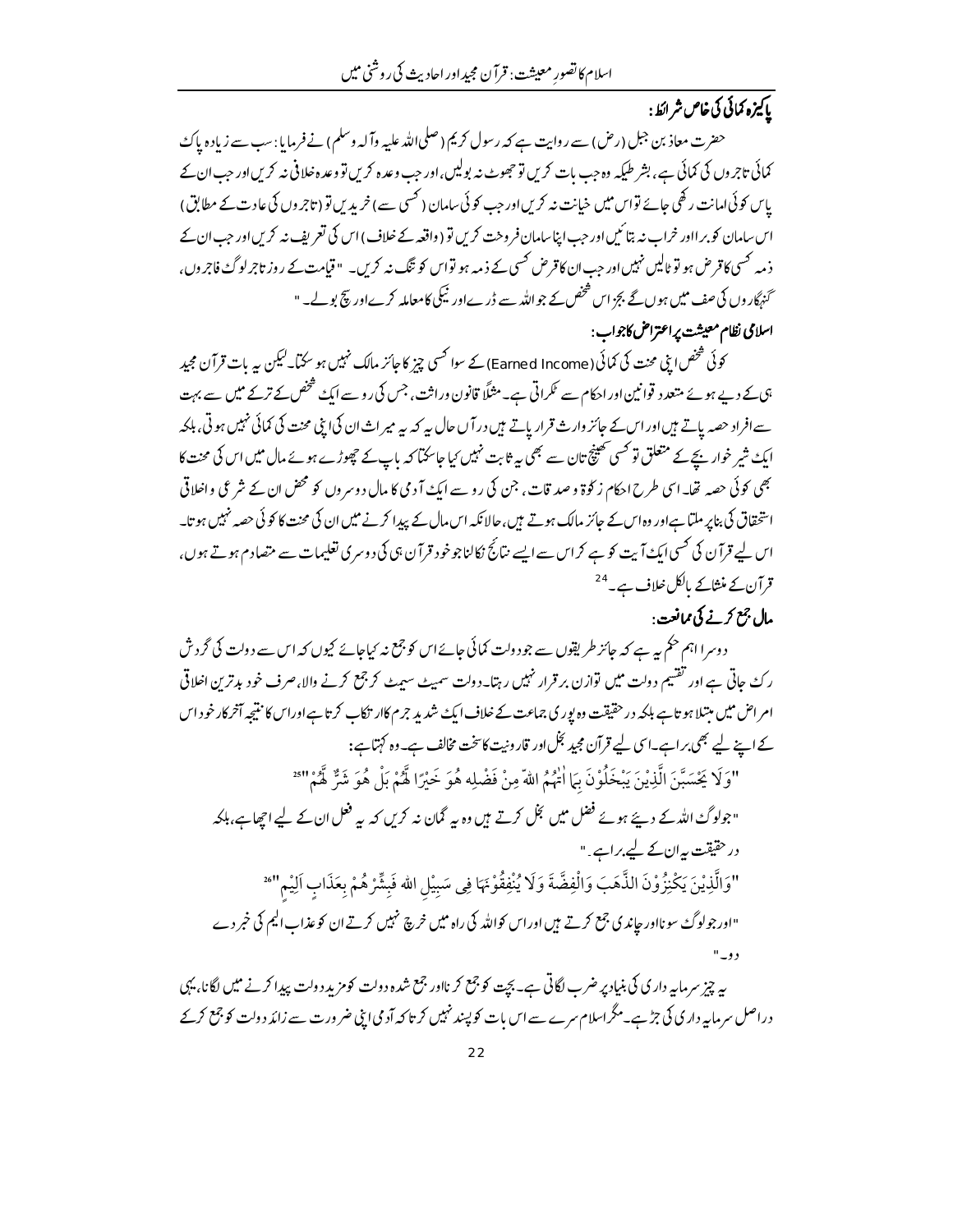$27/2$ 

خرچ کرنے کاظم: جمع کرنے کے بجائے اسلام خرچ کرنے کی تعلیم دیتاہے۔مگرخرچ کرنے سے اس کامقصد پہ نہیں ہے کہ آپ عیش وآرام اور گلچھرے اڑانے میں دولت لٹائیں۔ہلکہ وہ خرچ کرنے کاحکم فی سبیل اللہ کی قیدکے ساتھ دیتاہے،لیمنی آپ کے پاس اپنی ضر وریات سے جو پچھ نیچ جائےاس کو جماعت کی بھلائی کے کاموں میں خرچ کر دیں کہ یہی سبیل اللہ ہے: "وَيَسْئَلُوْنَكَ مَاذَا يُنْفِقُوْنَ قُلِ الْعَفْوَ"\* "اور وہ تم سے یو چھتے ہیں کہ کہاخرچ کریں۔ کہو ! کہ جو ضر ورت سے نپچ رہے۔" "وَبِالْوَالِدَيْنِ اِحْسَانًا وَّبِذِي الْقُرْبِي وَالْيَتْمٰى وَالْمُسْكِيْنِ وَالْجَارِ ذِي الْقُرْبِي وَالْجَارِ الْجُنُب وَالصَّاحِبِ بِالْجَنْبِ وَابْنِ السَّبِيلِ وَمَا مَلَكَتْ اَيْهَانُكُمْ"" "اوراحسان کرواپنے مال باپ کے ساتھ اوراپنے رشتہ داروں اور نادار مسکینوں اور قرابت دارپڑ وسیوں اورا جنبی ہمسایوںاوراپنے ملنے جلنے والوں دوستوںاور مسافر وں اورلو نڈی غلاموں کے ساتھ ۔" "وَفِي اَمْوَالِهْ حَقٌّ لِلسَّائِلِ وَالْمُحْرُوْمِ"" "اوران کے مالوں میں سائل اور نادار کاحق ہے۔" یہاں پہنچ کراسلام کانقطہ نظر سرمایہ داری کے نقطہ نظر سے بالکل مخلف ہو جاتا ہے۔سرمایہ دار سمجھتاہے کہ خرچ کرنے سے مفلس ہو جاؤں گااور جمع کرنے سے مال دار بنوں گا۔اسلام کہتاہے کہ خرچ کرنے سے برکت ہو گی۔ تیر ی دولت گھٹے گی نہیں بلکہ اور بڑھے گی۔ "اَلشَّيْطْنُ يَعِدُكُمُ الْفَقْرَوَيَاْمُرُكُمْ بِالْفَحْشَآءِ وَالله يَعِدُكُمْ مَغْفِرَةً مِّنْهُ وَفَضْلًا"" "شیطان تم کوناداری کاخوف دلاتاہے اور کجل جیسی شر مناک بات کاحکم ۔دیتاہے مگراللہ تم سے بخشش اورمز بد عطاکاوعدہ کرتاہے۔" سرمایہ دار سمجھتاہے کہ جو کچھ کردیاوہ کھوگیا۔اسلام کہتاہے کہ نہیں،وہ کھویانہیں بلکہ اس سے بہتر فائدہ تمہاری طرف بلٹ کرآئے گا۔ "وَمَا تُّنْفِقُوْا مِنْ خَيْرِ يُوَفَّ اِلَيْكُمْ وَاَنْتُمْ لَا تُظْلَمُوْنَ"" "اور تم نيڪ کاموں ميں جو خرچ کر دگے وہ تم کو پورايوراوا پس ملے گااور تم پر ہر گز ظلم نہ ہوگا۔" "وَاَنْفِقُوْا مِمَّا رَزَقْنْهُمْ سِرًّا وَعَلَانِيَةً يَرْجُوْنَ تِجَارَةً لَّنْ تَبُوْرَ لِيُوَّفِيهُمْ أُجُوْرَهُمْ وَيَزِيْدُهُمْ مِنْ فَضْله " "اور جن لو گوں نے ہمارے بخشے ہوئے رزق میں سے کھلے اور چھپے طریقہ سے خرچ کیادہ ایک ایک تجارت کی اُمیدر کھتے ہیں جس میں گھاٹامر گزنہیں ہے۔اللہ ان کے بدلے ان کو پورے پورے اجردے گا ہلکہ اپنے فضل سے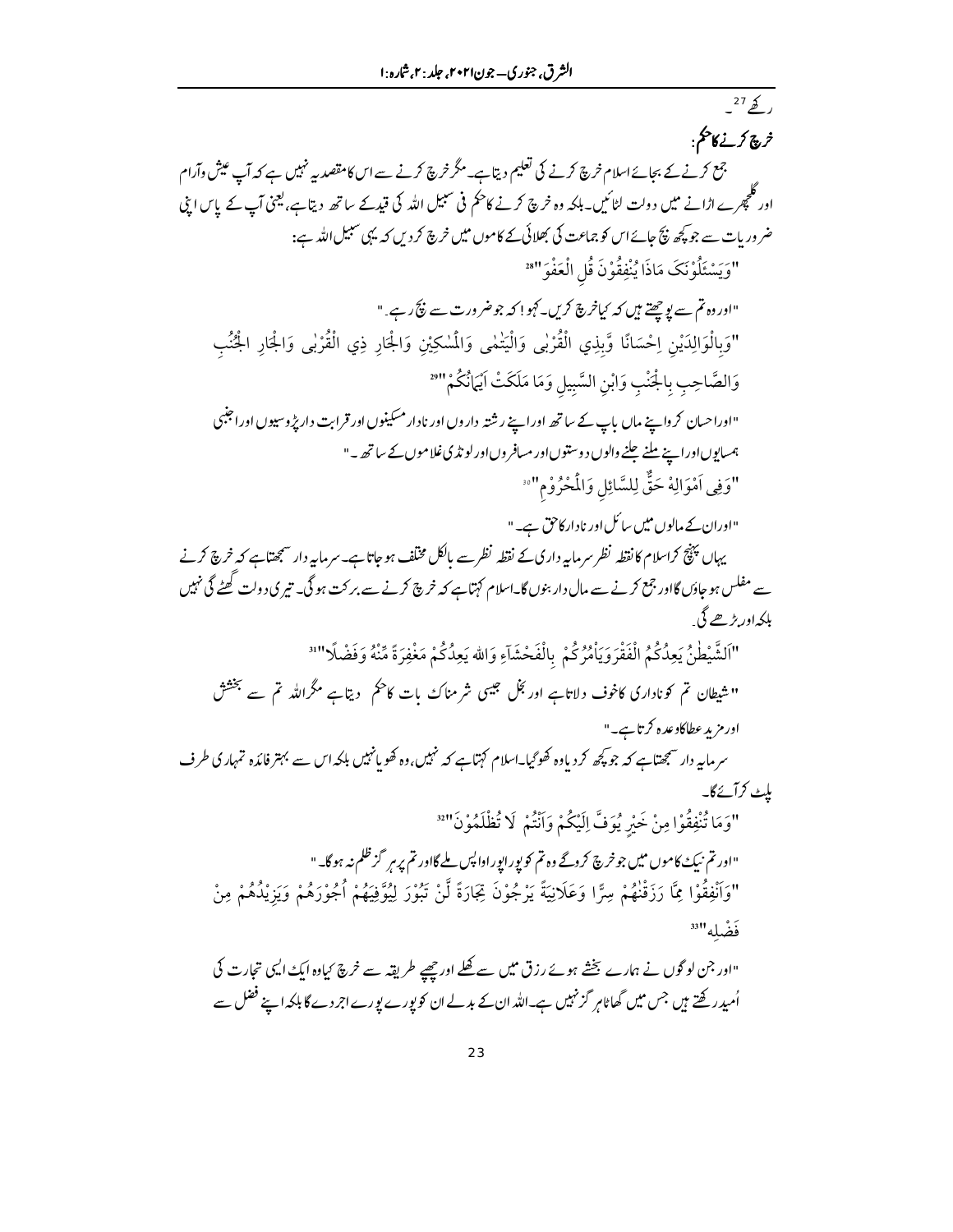کچھ زیادہ عنایت کرےگا۔" سرماہہ دار سمجتاہے کہ دولت کو جمع کرکے اس کوسود پر چلانے سے دولت بڑھتی ہے۔اسلام کہتاہے کہ نہیں،سود سے دولت گھٹ جاتی ہے۔دولت بڑھانے کاذرابعہ نیک کاموں میں اسے خرچ کرناہے۔ "يَمْحَقُّ اللَّهُ الرِّبُواوَيُرْبِي الصَّدَقْتِ"<sup>341</sup> "الله سود کامٹھ مار دیتاہےاور صد قات کو نشوونمادیتاہے" "وَمَا أُوْتِيْتُمْ مِنْ رِّبَا لِيَرْبُوَا فِي اَمْوَالِ النَّاسِ فَلَا يَرْبُوْا عِنْدَ الله وَمَا أُوْتِيْتُمْ مِنْ زَكوٰة تُرِيْدُوْنَ وَجْهَ اللَّهُ فَأُولَٰئِكَ هُمُ الْمُضْعِفُوْنَ''35 "اور بہ جو تم سو د دیتے ہو تاکہ لو گوں کے اموال میں اضافہ ہو تواللہ کے نز دیک وہ ہر گزنہیں بڑ ھتا۔بڑ ھوتری توان اموال کونصیب ہوتی ہے جو تم اللہ کے لیے ز کوۃ ہیں دیتے ہو۔"

یہ ایک نظر یہ ہے جوسر مایہ داری کے نظر یہ کا پالکل ضد ہے۔خرچ کرنے سے دولت کابڑ ھنااورخرچ کے ہوئے مال کاضائع نہ ہو ناہلکہ اس کاپوراہدل کچھ زائد فائدے کے ساتھ واپس آنا،سود سے دولت میں اضافہ ہونے کے بحائے اُلٹا گھاٹاہو نا،ز کوۃ وصد قات سے دولت میں کمی واقع ہونےکے بجائےاضافیہ ہو نا، بیہ ایسے نظریات میں جوبظاہر عجیب معلوم ہوتے ہیں۔سننے والا سمجھتاہے کہ شاہدان سب باتوں کا تعلق محض ثواب آخرت سے ہوگا۔اس میں شک نہیں کہ ان باتوں کا تعلق ثواب آخرت سے بھی ہے اوراسلام کی نگاہ میں اصلی اہمیت اسی کی ہے،لیکن اگرغور سے دیکھاجائے تومعلوم ہوگا کہ اس د نیامیں بھی معاشی حیثیت سے بہ نظریات ایک نہایت مضبوط بنیادیر قائم ہیں۔

دولت کو جمع کرنے اوراس کوسود پرچلانے کاآخری نتیجہ یہ ہے کہ دولت سمٹ سمٹ کر چندافرادکے پاس اٹھٹی ہوجائے۔جمہور کی قوت خریدروزبر وز گھُٹتی چلی جائے۔صنعت اور تحارت اور زراعت میں کساد بازار کی رونماہو، قوم کی معاش زندگی نتاہی کے سرے پر جاپہنچے اورآخر کارخود سرمایہ دارانہ افرادکے لیے بھی اپنی جمع شدہ دولت کوافنرائش دولت کے کاموں میں لگانے کا کوئی موقع پاتی نہ رہے۔بخلاف اس کے خرچ کرنے اور زکوۃ وصد قات دینے کامآل بیہ ہے کہ قوم کے تمام افراد تک د ولت پھیل جائے،ہرہر فتحص کوکافی قوت خریدحاصل ہو،صنعتیں پرورش پائیں،کھیتاں سرسبز ہوں،تجارت کوخوب فروغ ہواور جاہے کو ئی لکھ بی اور کر وڑیں نہ ہو،مگرسپ خوشحال وفارغ البال ہوں۔

اس مآل اندیثانہ معاشی نظریہ کی صداقت اگردیکھنی ہواتوامر پکہ کے موجودہ معاشی حالات(۱۹۳۶ء) کودیکھے جہاں سود ہی کی وجہ سے تقسیم ثروت کاتوازن بگڑ گیاہےاور صنعت وتحارت کی کساد بازاری نے ق وم کی معاشی زند گی کو بتاہی کے سرے یر پہنچاد پاہے۔اس کے مقابلہ میں ابتدائے عہداسلامی کی حالت کود پھیے کہ جب اس معاشی نظریہ کو یور کی شان کے ساتھ عملی جامہ یہنا پا<sup>ی</sup>پاتو چند سال کے اندر قوم کی خوش حالی اس مریتبہ کو پنتچ گئی کہ لوگۓ ز کوۃ کے مستحقین کوڈھونڈتے پھرتے تھے اور مشکل ہی سے کوئی ایپا ٹخص ملیاتھاجوخود صاحب نصاب نہ ہو۔ان دونوں حالتوں کاموازنہ کرنے سے معلوم ہوجائے گاکہ اللہ کس طرح سود کامٹھ مار تاہےاور صد قات کو نشوونمادیتاہے۔

بتارج البحث

دوران تحقیق در جه ذیل نتائج سامنے آئے ہیں :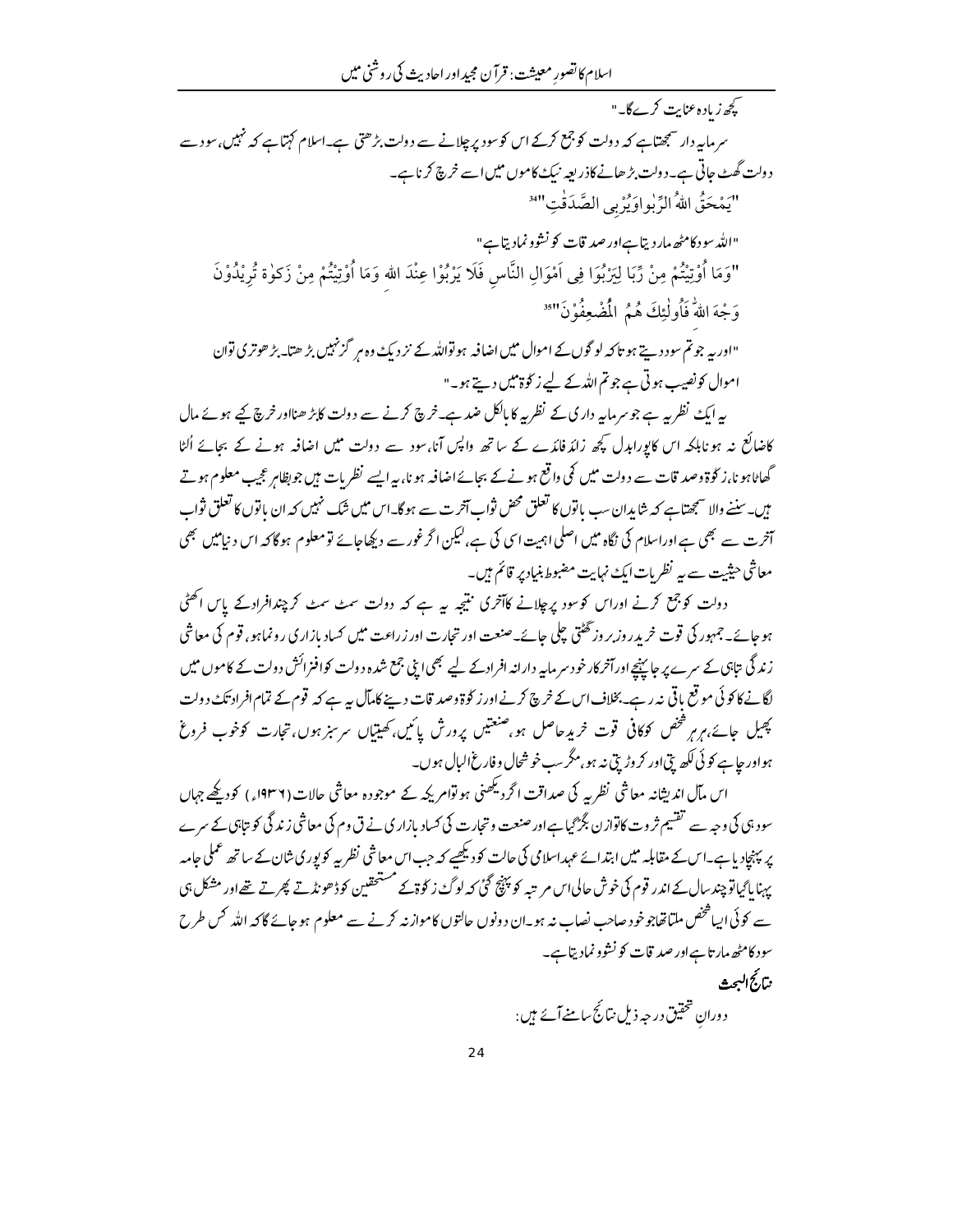ا۔اسلامی معاشی نظام کی اساس دراصل قرآنی تعلیمات ہیں اور معاشی تعلیمات کا گہراادراک<sup>ے</sup> قرآن فہمی کے بغیر ممکن نہیں۔<br>تنگیس۔

۲۔اسلام ایک مسلمان ہونےکے ناطے کبھی کسی قسم کے حرام یا مشتبہ مال کے کھانے کااحازت نہیں دیتا۔ ۳۔قرآن کریم کی تفاسیر مرزمانے میں لکھی جاتی رہی ہیں قدیم تفاسیر میں بھی اسلامی معیشت سے متعلقہ ابحاث ملتی ہیں،لیکن عصر حاضر میں چندایسے پہلوسامنے آتے ہیں جن میں قدیم تفاسیر میں وہ مباحث نہیں مکتیں۔

م۔ قدیم دجد بد تفاسیر میں معیشت کے مسائل کے ذکر ہونے میں ای<sub>ک</sub> بنیادی فرق *ہے ہے عصرِ* حاضر میں جب دیناایک گلوبل ویلج بن چکی ہے قرآن کریم کی تفسیر میں اسلامی معاشی نظام کی خوبپوں کے ساتھ ساتھ دیگر نظامہائے معیشت کی خامیاں اور ان کے نقصانات کا بیان بھی ملتاہے جبکہ قدیم تفاسیر میں صرف اسلامی معاشی نظام کی ابحاث ملتی ہیں۔

۵۔عصر حاضر میں مفسر <sup>ہ</sup>ن قرآن کو <sub>سے</sub> چیلنج در پیش ہوتے ہیں کہ وہ اسلامی معاشی نظام کے ساتھ سودی نظامِ معیشت، غربت، بے روزگاری،افراط زر، دولت کی غیر منصفانہ تقسیم اور تجارت کے عدمِ توازن کو بھی بیان کرس اور جدید دور کی معاشی خرابہوں کو دایٹرگاف کریں۔

y۔عصر حاضر کی تفاسیر میں حدید معاشی نظام پر بجث کرنے کے لیے ضروری ہے کہ مفسرین کرام کی دیگر نظامہائے معیشت پر گہر کی نظر ہو۔

#### خلاصه بحث:

اس تحقیقی آر ٹرکل سے پہ بات ثابت ہو تی ہے کہ اسلام ایک ہمہ گیر دین ہے جس میں عبادات، معاملات اور اخلا قیات وغیر ہ کے علاوہ زندگی کی تمام ضروریات پوری کرنے کے لیے اصول و قواعد موجود ہیں اور پہ یقیناً زندگی کے تمام پہلوؤں کا کماحقہ احاطہ کرتا ہے۔اسی بناپر اسلام میں معاملات و معا شبات کا ایک معتدل ،حامع اور انسانیت کے دینیوی واُخروی فوائد پر مشتمل ایک نظام موجود ہے۔اسلام رہبانیت یعنی ترکۓ د نیاکا مخالف ہےاور انسان کی معاشی سر گرمیوں کو جائز بلکہ بعض او قات ضر وری قرار دیتاہےاور کسب حلال اس کی نظر میں ایک انتہائی اہم فریضہ کی حیثیت رکھتا ہے۔



This work is licensed under a Creative Commons Attribution 4.0 International License.

حوالہ جات (References)

<sup>1</sup> تفهيم القرآن، اداره تر جمان القرآن لاءور ياكتتان، <sup>س</sup>ن اشاعت : ٢ ° ١٩٢ : ٢ ٣ Abu al A'lā Modūdī, Tafhīm al Qur'ān, (Lahore: Idara Tarjumān al Qur'ān, 1949), 2: 612 <sup>2</sup>طام پٹنی،مجمع بجار الانوار ، دار الا پہان،مدینہ منورہ، ۱۴۱۵ ھے، ۲ : ۱۹ کے

Tāhir Patanī, Majma' Bihār al Anwār, (Madina: Dār al Īimān, 1415), 3: 719

<sup>3</sup> سورة الاع اف، ۴

Sūrah al A'rāf, 4

<sup>4</sup> سورة الاع اف, ۲

Sūrah al A'rāf, 6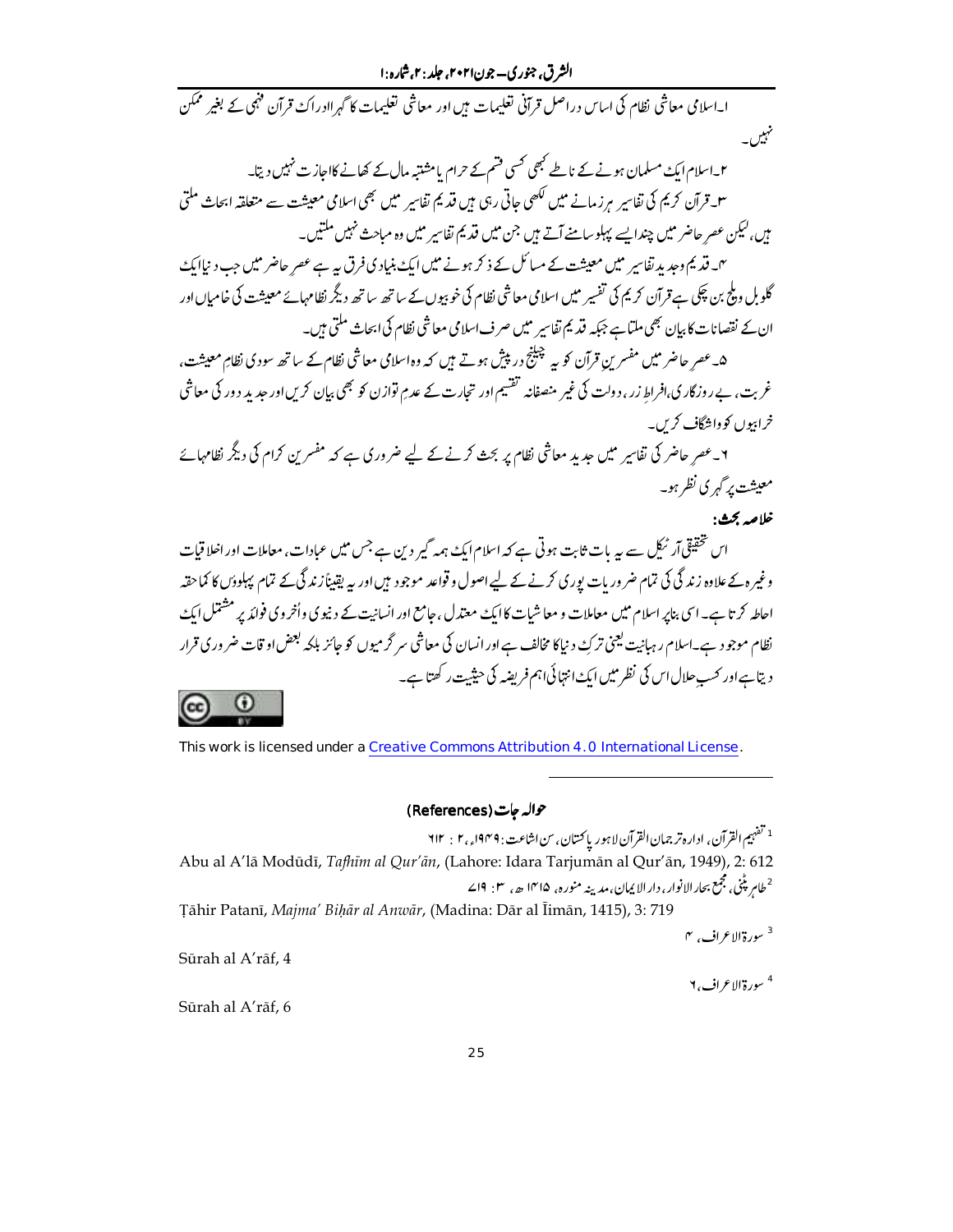$\overline{a}$ 

|                                                                                                                                           | <sup>5</sup> سورة الاعراف، ۸                                                                           |
|-------------------------------------------------------------------------------------------------------------------------------------------|--------------------------------------------------------------------------------------------------------|
| Sūrah al A'rāf, 8                                                                                                                         |                                                                                                        |
| Sūrah al A'rāf, 10                                                                                                                        | <sup>6</sup> سورةالاعراف، •ا                                                                           |
|                                                                                                                                           | $15^7$ سورة طه، ۱۲۴                                                                                    |
| Sūrah Țāha, 124                                                                                                                           |                                                                                                        |
| Sūrah al Zukhruf, 32                                                                                                                      | <sup>8</sup> سورةالزخرف، ۲۲                                                                            |
|                                                                                                                                           | <sup>9</sup> مفتی محمد شفیع ، معارف القرآن، ادارةالمعارف کراچی،مارچ ۲۰۰۱ء، ۷ : ۳۱ س                    |
| Muftī Muḥammad Shafī', Ma'ārif al Qur'ān, (Karachi: Idarah al Ma'ārif, 2001), 7: 731                                                      |                                                                                                        |
|                                                                                                                                           | <sup>10</sup> مفتی محم <i>د شف</i> یع، اسلامی نظام میں معاشی اصلاحات،ادارۃالمعارف کراچی،۱۹۹۸ء، ص:  ۱۱۳ |
| Muftī Muhammad Shafī', Islāmī Nizām me Ma'āshī Islāhāt, (Karachi: Idarah al Ma'ārif,<br>1998), p: 113                                     |                                                                                                        |
|                                                                                                                                           | <sup>11</sup> معارف القرآن، <sup>2</sup> : ۳۱                                                          |
| Ma'ārif al Qur'ān, 7:731                                                                                                                  |                                                                                                        |
|                                                                                                                                           | $\angle \mathsf{r} \mathsf{r} : \angle \int \sin^{12}$                                                 |
| Ibid., 7:732                                                                                                                              | <sup>13</sup> سورة القصص ۵۸                                                                            |
| Sūrah al Qaşaş, 58                                                                                                                        |                                                                                                        |
|                                                                                                                                           | <sup>14</sup> سورةالنبا،اا                                                                             |
| Sūrah al Nabā, 11                                                                                                                         |                                                                                                        |
| Ma'ārif al Qur'ān, 7:731                                                                                                                  | <sup>15</sup> معارف القرآن، <sup>ے</sup> : ۳۱ سے                                                       |
|                                                                                                                                           | <sup>16</sup> ايضاً، حوالہ بالا                                                                        |
| Ibid.                                                                                                                                     |                                                                                                        |
| <sup>17</sup> محمودابوالسعود ، اسلامی معیشت کے بنیادی اصول، متر حج <sub>ا</sub> مزمل حسین فلاحی، ملائیشیا، ۱۹۸۲ <sub>ء ،</sub> ص :۲۱ - ۲۳ |                                                                                                        |
| Maḥmūd Abū al Sa'ūd, Islāmī Ma'īshat k Bunyādī Uṣūl, (Malaysia: 1982), p: 21 - 23                                                         | $\mathsf{r}\mathsf{r}$ ايضا، ص $^{18}$                                                                 |
| Ibid., p: 23                                                                                                                              |                                                                                                        |
|                                                                                                                                           | <sup>19</sup> اسلامی معیشت کے بنیادی اصول ، ص ۲۱: - ۲۳                                                 |
| Islāmī Ma'īshat k Bunyādī Usūl, 21 - 23                                                                                                   |                                                                                                        |
| Tafhīm al Qur'ān, 4:536                                                                                                                   | <sup>20 ت</sup> فہيم القرآن، <sub>٢: ٥</sub> ٣٦                                                        |
|                                                                                                                                           | $r^{\bullet}, r^{\bullet}$ رةالنساء، ۲۹، ۲۰ $^{21}$                                                    |
| Sūrah al Nisā', 29, 30                                                                                                                    |                                                                                                        |
|                                                                                                                                           | <sup>22</sup> سورةالنسا <sub>ء</sub> ، ۲۹                                                              |
| Sūrah al Nisā', 29                                                                                                                        |                                                                                                        |